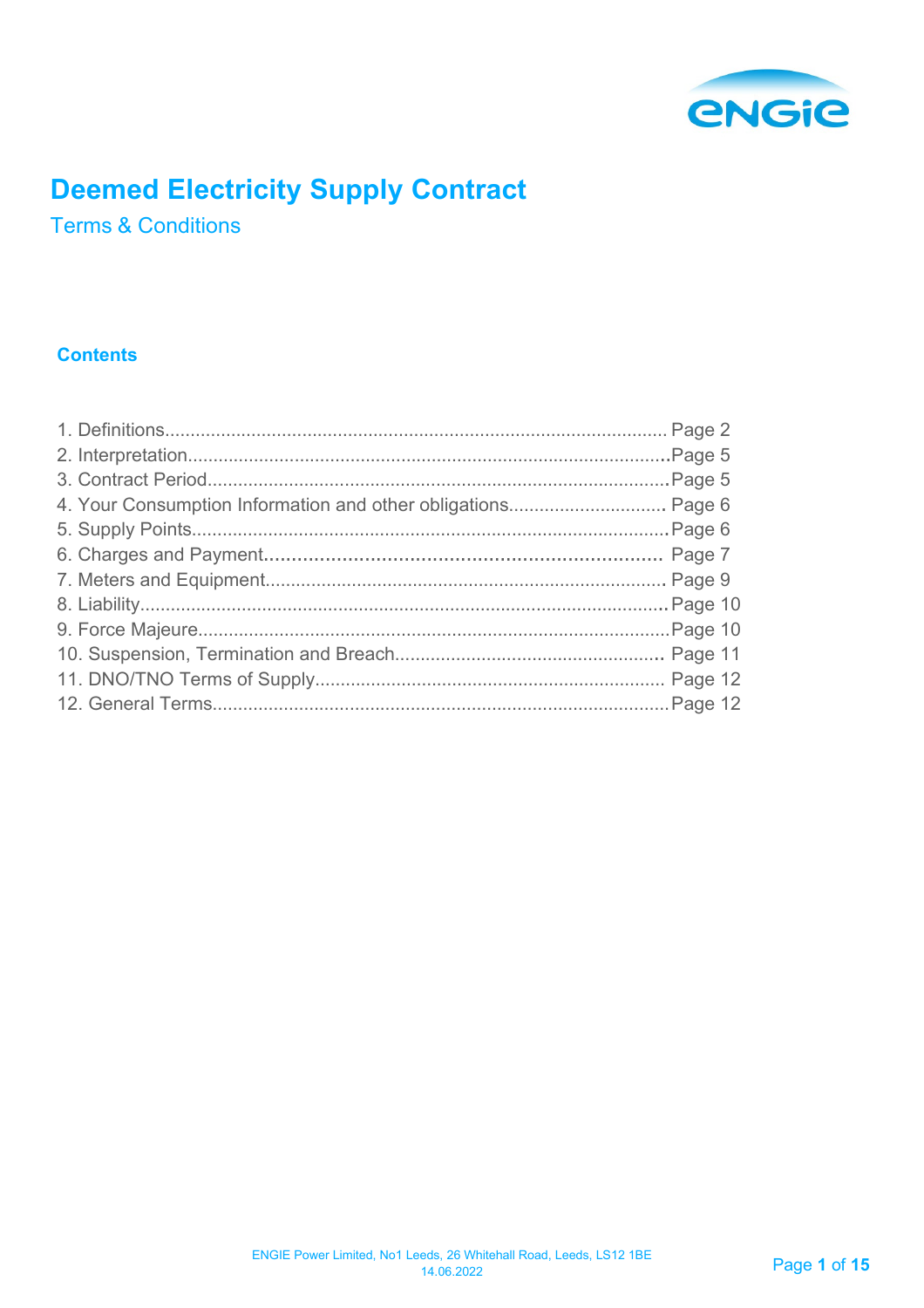# **1 Definitions**

The following definitions shall apply to this Deemed Supply Contract:

**"AAHEDC Charges"** shall have the meaning set out in clause 6.21;

**"Access Rights"** means our right or our subcontractors' or agents' right to all reasonable access to all Supply Points (subject only to your reasonable requirements as to health and safety and site security) at any time;

**"Acts"** means the Energy Acts, the Electricity Act and the Utilities Act and any regulations made hereunder both as amended or re-enacted from time to time;

**"Associated Companies"** means any wholly owned subsidiary of ENGIE Supply Holding UK Limited, including ENGIE Power Limited, ENGIE Gas Limited and ENGIE Gas Shipper Limited;

**"Authority"** means the Gas and Electricity Markets Authority established pursuant to section 1 (1) of the Utilities Act;

**"BSUoS Charges"** means as defined in Clause 6.16 of this Deemed Supply Contract;

**"Buy-Out Fund"** means as is set out in the Renewables Obligation Order (but for the avoidance of doubt shall include for the purposes of this Deemed Supply Contract any fund established on the same or similar principles as the Buy-Out Fund to hold payments which are made late to the Buy-Out Fund and any fund established to hold payments made to compensate the Buy-Out Fund in respect of payment defaults);

**"Buy-Out Price"** means the amount in £/MWh which Registered Suppliers must pay the Authority towards their Renewable Obligation. This amount is updated annually, subject to indexation in accordance with RPI and is published on the Authority's website;

"**Capacity Market"** means the capacity market mechanism introduced pursuant to Schedule 2 of the Energy Act 2013;

**"Capacity Market Charge"** means the charge attributable to the Capacity Market payable by you under the Deemed Supply Contract;

**"CFD FIT"** means the Contracts for Difference: Feed in Tariff mechanism introduced pursuant to Schedule 2 of the Energy Act 2013;

**"CFD FIT Charges"** shall have the meaning set out in clause 6.18;

**"Charges**" means the rates and charges published on the Website from time to time, which shall comprise of Commodity Charges and other charges specified in the Deemed Supply Contract (including the Supply Costs, Transportation Costs Meter Rental, and Costs, as applicable), which shall be charged in respect of the Supply Period plus the applicable Value Added Tax ("VAT") and Climate Change Levy (**"CCL");**

**"Climate Change Levy"** means as set out and defined in the Finance Act 2000 and all and any subsequent amending legislation from time to time;

**"Commodity Charges"** means the element of the Charges charged in respect of the volume of electricity consumed at each Meter Point;

**"Consumption Data"** means actual meter readings from the Equipment received by us from you, or the appointed Service Provider, during the Supply Period showing the actual consumption of electricity in respect of each Meter Point;

**"Default Contract Rate"** means the rates and charges published on the Website, which shall be payable by you where you continue to consume electricity after the Termination Date;

**"Deemed Supply Contract"** means the Charges together with these Terms and Conditions, each which may be supplemented or amended by us on our Website from time to time;

**"De-energise"** means the taking of action to stop the flow of electrical current from the DNO or TNO to any structure, switchgear, equipment, line or device used by you at the Supply Point and **"De-energisation"** shall be construed accordingly;

**"Disconnect"** means the permanent electrical disconnection of any structure, switchgear, equipment, line or device used by you at the Supply Point from the DNO or TNO and **"Disconnection or Disconnected"** shall be construed accordingly;

**"Distribution Network Operator (DNO)"** means the distribution licence holder (or exempt operator) who owns and/or operates the electricity distribution system through which electricity is conveyed to the Supply Point where the Supply Point is not connected directly to the Transmission Network Operator;

**"Domestic Sites"** means any premises occupied as a private dwelling (including any garden, yard, garage, outhouse, or other appurtenance of such premises which is not used in common by the occupants of more than one such dwelling). Where this definition is used to apply to Supply Points located in Scotland, such definition shall be extended to include the word "stair";

**"DUoS Charges"** shall have the meaning set out in clause 6.22;

**"Economic Loss"** means loss of profits, revenues, interest, business, goodwill or commercial, market or economic opportunity, whether direct or indirect and whether or not foreseeable. For the avoidance of doubt, our margin or management and administration fees are not Economic Losses and shall not be construed as such;

**"Electricity Act"** means the Electricity Act 1989;

**"Energy Acts"** means the Energy Act 1976, the Energy Act 2004 and Energy Act 2011;

**"Energy Intensive Industries"** or **"EIIs"** means industries classified as energy intensive users with supporting certification;

**"Equipment"** means any meters, smart meters, data loggers, mains, telecommunications, automated meter readers or other equipment provided for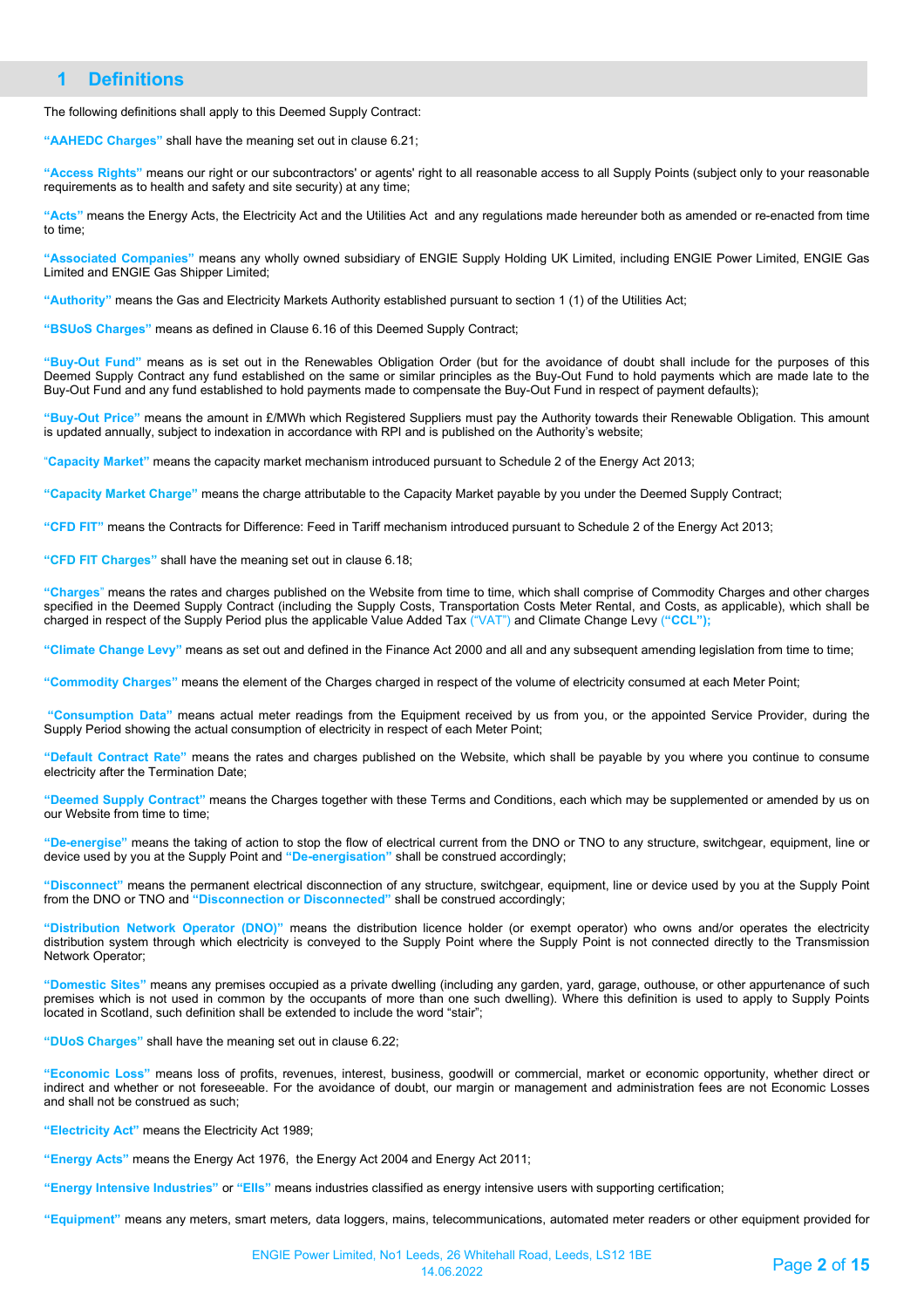the purpose of supplying and ascertaining the quantity of electricity supplied hereunder;

**"Erroneous Transfer"** means as defined in the Master Registration Agreement;

**"Feed in Tariff"** or **"FiT"** means the scheme introduced by government in April 2010 to promote the uptake of renewable and low-carbon electricity generation technologies;

**"FiT Charges"** shall have the meaning set out in clause 6.20;

**"Force Majeure"** means any circumstances or event beyond the reasonable control of either Party which directly causes the affected Party to be unable to comply with all or a significant part of their obligations under this Deemed Supply Contract, but excluding strikes, lockouts, labour disputes, changes to economic conditions and lack of funds;

**"Independent Network"** means any supply network where the Supply Point is not directly connected to the DNO or TNO;

**"Industry Agreements"** means:

- the Master Registration Agreement and Data Transfer Agreement (MRA and DTA);
- the Distribution Connection and Use of System Agreement (DCUSA);
- the Balancing and Settlement Code (BSC);
- our Licence; the Acts;
- Smart Energy Code;
- Smart Meter Installation Code of Practice; and
- any other code, agreement or legally binding obligation imposed on us, or into which it is, or becomes necessary, for us to enter in order to supply electricity;

**"Industry Laws"** means any legally binding obligations imposed on us and other authorised electricity suppliers under the Industry Agreements or any other code agreement or arrangement which we and other authorised electricity suppliers are obliged by the Acts, Industry Agreements or any Licence to be a party to or to comply with;

**"Invoices"** means the invoices we shall issue to you under this Deemed Supply Contract, including reconciliation invoices issued in accordance with Clause 6.1**;**

**"Invoicing Date"** means the date on which we shall issue the Invoices to you;

**"Licence"** means any Licence under section 6(1) (d) of the Electricity Act;

**"Maximum Supply Capacity"** means the maximum amount of electricity, expressed in kVA, that each Supply Point can accept by way of a volume of electricity at any given time and as determined by the DNO or TNO from time to time;

**"Meter Point"** has the meaning given to such expression in the Industry Agreements (including Half Hourly (HH) and Non-Half Hourly (NHH) Meter Points) and identified by a specific Meter Point Administration number (**"MPAN"**);

**"Metering Costs"** means a component (if any) of the Charges, comprising any charges relating to the installation, provision, rental and maintenance of your Equipment in situ at the Supply Point on the Start Date;

**"Meter Reading Costs"** means the cost of reading and obtaining Consumption Data from your Equipment;

**"Meter Rental"** means the aggregate of the Metering Costs and Meter Reading Costs;

**"Micro Business Consumer"** means a company supplied or requiring to be supplied with gas or electricity at non-domestic sites which has any or all of the following; (i) an annual consumption of electricity of not more than 100,000 kWh; or (ii) an annual consumption of gas of not more than 293,000 kWh; or (iii) fewer than ten (10) employees (or their full time equivalent) and an annual turnover or annual balance sheet total not exceeding €2 million;

**"Micro Business Terms"** means the additional terms and conditions which will be appended to this Deemed Supply Contract and applicable to the Supply where you are a Micro Business Consumer;

**"NTC"** means the National Terms of Connection conferred by DCUSA Limited;

"**Optimisation Services**" means balancing service provided to the ESO (Electricity System Operator) and DNO which, should you elect to participate in, we will manage for you;

**"Parties"** means both us and you and **"Party"** is either one of us;

**"Payment Date"** means the date fourteen (14) days from the date of any Invoice issued to you by us;

**"Payment Method"** means by means of direct debit, or as otherwise set out on your Quotation Document;

**"Reconciliation Final"** means the run of BSUoS Charges published by National Grid which occurs fourteen (14) months after the Settlement Day;

**"Reconciliation Invoice"** means an invoice that includes an item or items debiting or crediting your account as a result of a calculation by us of the difference between (a) the Charges which ought to have been levied; and (b) the actual Charges that were levied during the Reconciliation Period;

**"Reconciliation Period"** means the period to which a Reconciliation Invoice refers, the beginning and end dates of which are stated on the Reconciliation Invoice;

**"Registered Supplier"** means an electricity supplier licenced under the Electricity Act and registered with the Authority;

**"Related Entity"** means (i) a subsidiary of you or a holding company of you or any subsidiary of that holding company, as such terms are defined in the Companies Acts 2006, (ii) where you and a proposed new tenant or occupant of the Property have an individual with authority, director, company secretary or an individual or entity with Control in common, where, "Control " is defined as the ability to control or direct, directly or indirectly, the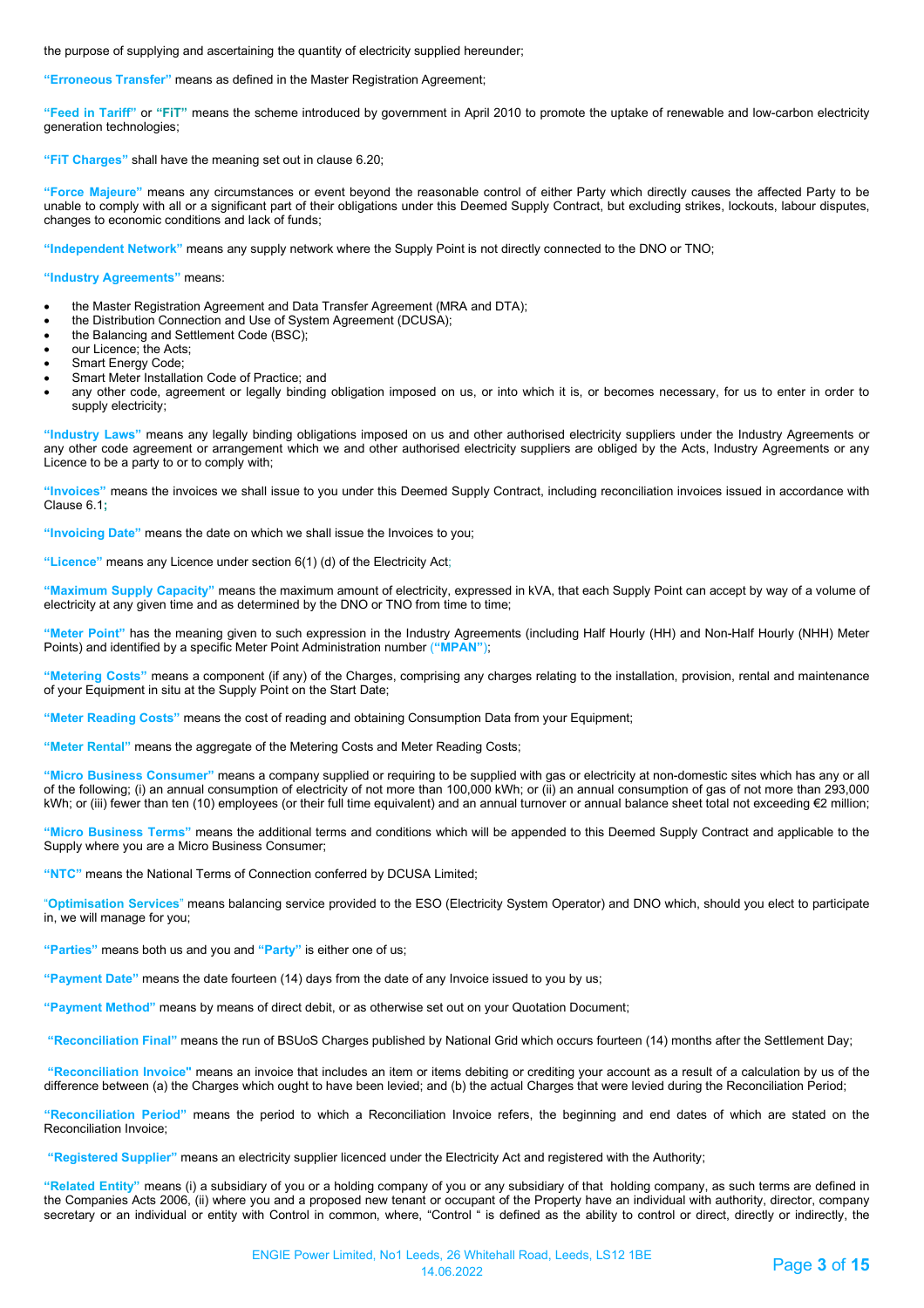board, executive body, decision making process or management of an entity by virtue of ownership, right of appointment, right to control or election or appointment, or voting rights, (iii) an individual with authority, director, company secretary or entity/individual with Control in relation to a proposed new tenant or occupant is a family member of an individual with authority, director, company secretary or an individual or entity with Control, in you, or (iv) a proposed new tenant or occupant otherwise has an identifiable relationship with you;

**"Relevant Transfer Date"** means:

- (a.) the day after the date on which you enter into an electricity supply contract (including if relevant this Supply Contract) with any Registered Supplier; or
- (b.) if after entering into an electricity supply contract there is a period of time within which you may decide not to proceed with the contract (a **"Cooling Off Period"**), the Relevant Transfer Date shall be the earlier of:
	- the day after the date on which that Cooling Off Period ends;
	- (ii) fourteen (14) days after the date on which you entered into the new electricity supply contract.

For the avoidance of doubt there is no such Cooling Off Period applicable to this Deemed Supply Contract and your entry into this Deemed Supply Contract is as set out at Clause 3.1;

**"Renewables Obligation"** means the obligation, set out in the Renewables Obligation Order, on Registered Suppliers in the United Kingdom to ensure a growing proportion of their electricity sales are from eligible renewable sources of electricity;

**"Renewables Obligation Level"** means for each obligation period (as defined in the Renewables Obligation Order) the level of Renewables Obligation determined by the Secretary of State for the obligation period and published on the Authority's website;

**"Renewables Obligation Order"** means the Renewables Obligation Order 2009 (SI 2009/785) and the Renewables Obligation Order (Scotland) 2009 (SSI 2009/140) as these are amended, restated, re-enacted and/or replaced from time to time;

**"Security Deposit"** means at our option either (i) a cash amount together with you and us entering into a deposit agreement in a form acceptable to us; or (ii) a letter of credit from such financial institution and in such form of wording as is acceptable to us; or (iii) such other form of security as we may request or accept, including but not limited to any form of third party guarantee or indemnity; or (iv) a pre-payment or other form of payment plan and in the case of (i) to (iii) inclusive, in an amount which we reasonably consider would constitute the Charges equivalent to a period of four (4) calendar months calculated on a reasonable estimate of consumption, or such applicable longer period to reflect any extended payment terms that have been agreed with you;

**"Service Provider"** means any meter reading agent, data collector, meter operator, or meter asset maintainer, meter asset provider, data aggregator, automated meter reading providers or any agent as defined in the Industry Agreements from time to time and any other third party appointed to act for or on behalf of either Party;

**"Settlement"** means the industry arrangements whereby the physical volume of electricity consumed by an electricity supplier is quantified and offset against the volume of energy notified to the industry as contracted for by an electricity supplier over a given period, and used to calculate that supplier's charges;

**"Settlement Day"** means the period from 00:00 hours to 24:00 hours on each calendar day;

**"Settlement Final"** means the run of BSUoS Charges published by National Grid which occurs sixteen (16) Working Days after the Settlement Day;

**"Smart Meter"** means a meter we can read remotely to measure how much electricity you are using, without having to visit the Supply Point, including, as appropriate, the communications hub and ancillary equipment serving same, including an AMR meter;

**"Start Date"** means the date on which you start to receive a supply of electricity from us on the terms of the Supply and as further set out in Clause  $3.1<sup>°</sup>$ 

**"Supply"** means the provision of electricity by us to you under this Deemed Supply Contract;

**"Supply Period"** means for a Supply Point, the period beginning on the Start Date and ending on the Termination Date;

**"Supply Costs"** means the cost, charge, amount or value at any given time, of each of the following items, as appropriate; (1) wholesale energy costs, (2) shape costs, (3) BSUoS Charges,(4) TNUoS Charges, (5) Capacity Market Charges, (6) DUoS Charges, (7) CFD FiT Charges,(8) FiT Charges, (9) AAHEDC Charges, (10) imbalance charges, (11) Elexon charges, (12) management or administration fee, (13) cash flow costs, (14) Renewables Obligation, (15) transmission losses and any other items which impact on, or affect, the cost of the supply of Electricity to you;

**"Supply Point"** means a combination of one or more Meter Points at the same location where we are the Registered Supplier in order to be able to provide a Supply to you in accordance with this Deemed Supply Contract;

**"Termination Date"** means the date on which the Deemed Supply Contract is terminated in accordance with these Terms and Conditions (including pursuant to clause 5.5);

**"Terms and Conditions"** means the terms and conditions set out in this document;

**"TNUoS Charges"** means as defined in Clause 6.15;

**"Transmission Network Operator (TNO)"** means National Grid Electricity Transmission plc (or its successor as national electricity transmission system operator for Great Britain);

**"Transportation Costs"** means a component of the Charges, comprising those charges payable to the TNO and/or DNO for the use of their networks as applicable from time to time under the Industry Agreements, including those charges more specifically referred to as "DUoS" and "TNUoS" and specified in the charges or as otherwise notified to you as payable during the Deemed Supply Contract from time to time;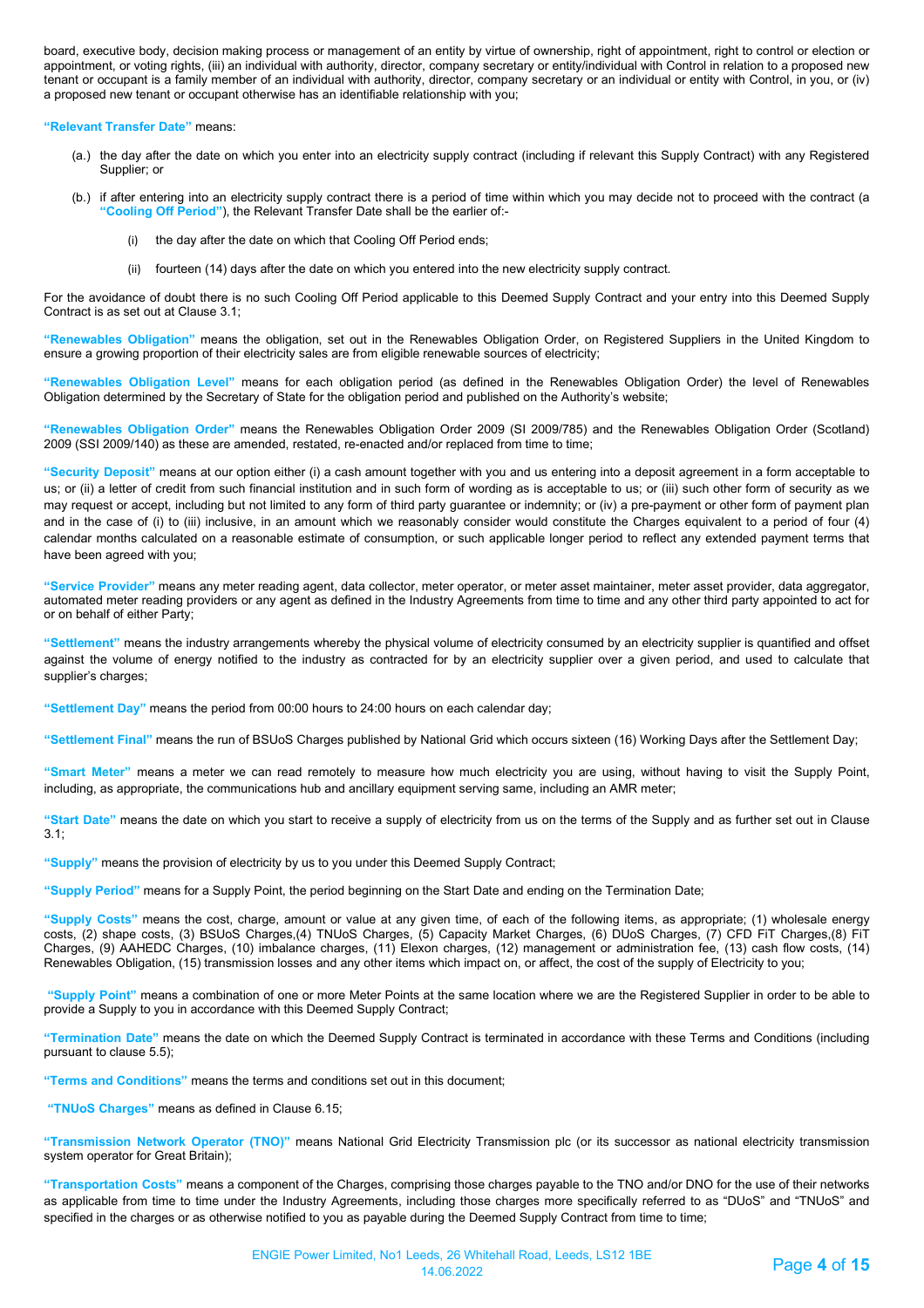**"Utilities Act"** means the Utilities Act 2000;

**"We/us/our"** means ENGIE Power Limited (Registered No. 4236804) whose registered offices are at No 1 Leeds, 26 Whitehall Road, Leeds, West Yorkshire LS12 1BE;

**"Website"** means our website at business.engie.co.uk other such address as we notify you of in writing and in each case as updated or amended from time to time;

**"Working Day"** means Monday to Friday inclusive but excluding Bank Holidays in England;

**"You"** or **"Your"** means the person or organisation who has received the Supply at the Supply Point and has thereby become a Party to this Deemed Supply Contract.

# **2 Interpretation**

- 2.1 References to statutory or regulatory provisions, Industry Agreements or Industry Laws include any amendments, variations, consolidations or replacements, regulations made there under, re-instatement or re-enactments made from time to time.
- 2.2 The expression "including" shall be construed without limitation.
- 2.3 Words and expressions used in this Deemed Supply Contract, where not defined in Clause 1, shall where appropriate be construed:
	- 2.3.1 as they are defined in the Acts or in the Industry Agreements/ Industry Laws; or
	- 2.3.2 in accordance with their wider usage in the electricity industry generally.
- 2.4 Should any conflict arise between the content of this Deemed Supply Contract and the Industry Agreements or Industry Laws then the Industry Agreements or Industry Laws shall take precedence.
- 2.5 Where there is more than one Supply Point receiving a Supply, then reference to a Supply Point is deemed to mean all the Supply Points each on an individual basis.
- 2.6 Unless the context otherwise requires, words in the singular shall include the plural and words in the plural shall include the singular.

# **3 Contract Period**

#### **Commencement and Duration of this Deemed Supply Contract**

- 3.1 This Deemed Supply Contract binds both Parties from the date you take ownership, control or occupation of the Supply Point and shall not terminate in relation to the Supply Point until such time as:
	- 3.1.1 you enter into an express formal electricity supply contract with us; or
	- 3.1.2 the Supply Point(s) are registered with another supplier authorised under the Act; or
	- 3.1.3 the Supply Points (or any one or combination of the Supply Points) are Disconnected.

### **Transfer of Supply**

- 3.2 Where you wish to transfer any Supply Point we may enter an objection under the customer transfer process in accordance with the Industry Agreements to prevent an alternative Registered Supplier from registering the Supply transfer<br>Point if:
	- 3.2.1 there are any overdue Invoices not paid by their Payment Date (including, Reconciliation Invoices and Invoices for interest) or other outstanding sum due hereunder,such Invoices or outstanding sum not being subject to a bona fide dispute, or you are in breach of the terms of the Deemed Supply Contract; and/or
	- 3.2.2 an alternative supplier attempts to register a single Meter Point where we are the Registered Supplier for one or more related Meter Points.
- 3.3 Where we do not enter an objection of the type detailed in Clause 3.2, or where we do enter an objection when that objection is removed, we shall co-operate with any new supplier to enable the transfer to be completed within twenty one (21) Days of the Relevant Transfer Date unless:
	- 3.3.1 you request that the transfer takes place over a longer time period; or
	- 3.3.2 you withdraw your request for a transfer by notifying the new supplier that you do not wish to switch to that supplier; or
	- 3.3.3 one or more of the conditions in Clause 3.4 applies.
- 3.4 The conditions applicable to Clause 3.3.3 are that, on or after the Relevant Transfer Date:
	- (a) we do not have all of the information required in order to complete the transfer and:
		- (i) we have taken all reasonable steps to obtain the missing information from you and you have not provided that information, or the information provided is incorrect; and
		- (ii) that information is not readily available to us from another source; or
	- (b) we are prevented from completing the transfer in accordance with this Clause 3.4 due to any other circumstance caused by you.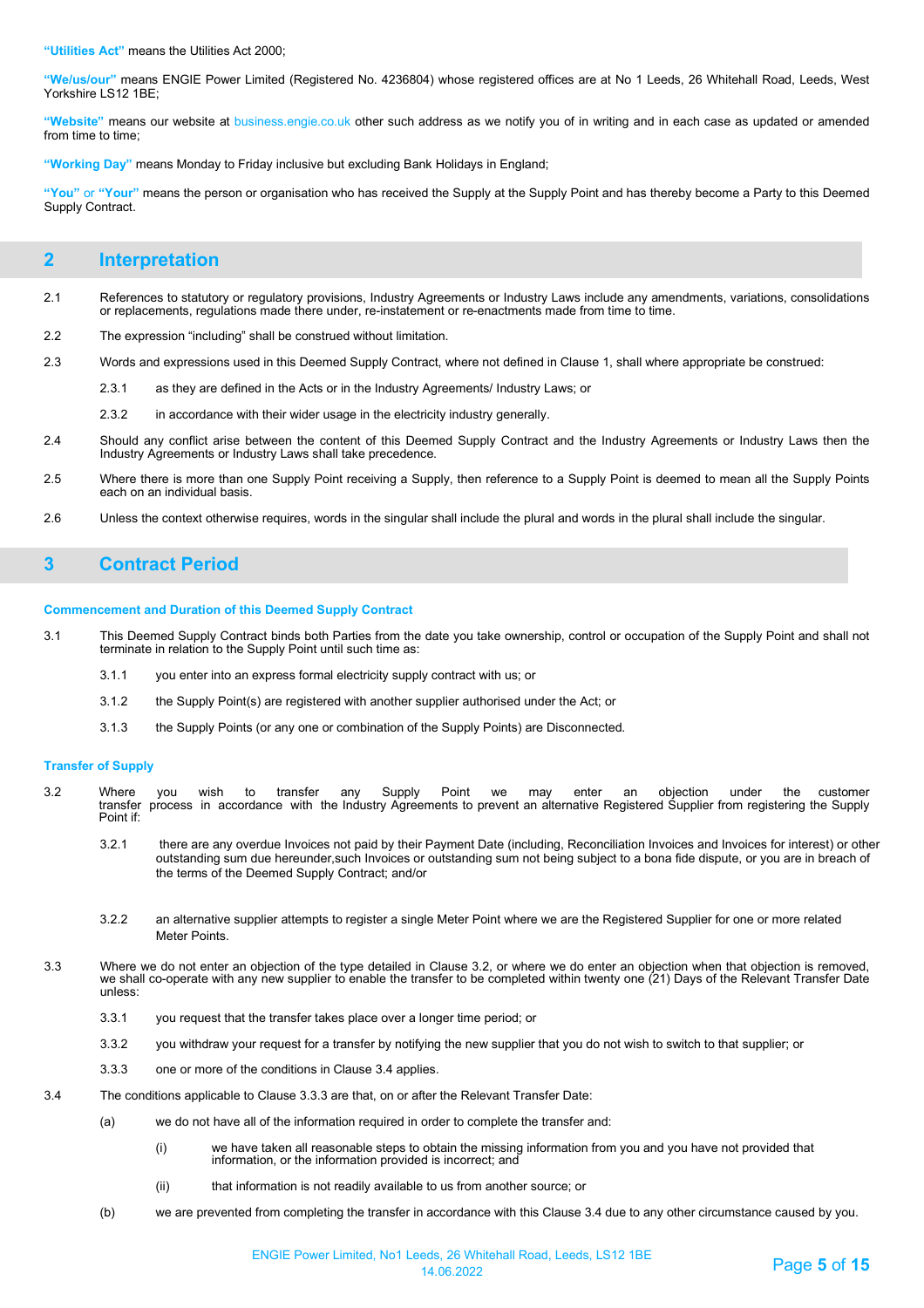- 3.5 We will not charge you for the transfer of the Supply Point to a new Registered Supplier. However, and for the avoidance of doubt, all other Charges, including if relevant any termination payment due under the terms of this Deemed Supply Contract will be, and will remain due and payable on the transfer of the Supply Point.
- 3.6 Where you fail or refuse to enter into an express formal electricity supply contract with us, or to transfer your supply to an alternative Registered Supplier, we may at our discretion terminate this Deemed Supply Contract on written notice to you and/or arrange for the Supply Points (or any one or combination of the Supply Points) to be Disconnected or De-energised immediately (and we shall be entitled to<br>exercise Access Rights in doing so) and recover from you all costs incurred in such Discon

# **4 Your Consumption Information and Other Obligations**

- 4.1 You acknowledge and agree that:
	- 4.1.1 title and risk in the electricity shall pass to you at the Meter Point;
	- 4.1.2 the Supply shall have the electrical characteristics at which the DNO and/or TNO supplies electricity and that we have no control or liability in relation to this;
	- 4.1.3 your Supply Points comply with the Licence and any other relevant agreements or authorisations necessary to permit or continue the Supply;
	- 4.1.4 save for any ancillary services (including Optimisation Services) or demand side agreement which you provide through us, you shall indemnify us against all costs and losses we incur should your Service Providers, in our reasonable opinion, fail to provide their services adequately. In such circumstances we may de-appoint that Service Provider and appoint another ourselves and you shall indemnify us for all costs and losses we incur in doing so;
	- 4.1.5 where you fail to provide us with regular actual readings from your Meter, we shall be entitled to rely on estimated Meter reads for the purposes of calculating your Invoices, including any associated Reconciliation invoices;
	- 4.1.6 we will take reasonable steps to obtain an actual meter reading at the Start Date, including by asking you to provide such a reading;
	- 4.1.7 the Supply shall be for your consumption during the Supply Period and that you shall not on-supply to any third party without our prior written consent.

# **5 Supply Points**

### **Removal of Supply Points**

- 5.1 If you wish to dispose of or sell any Supply Point to a third party or cease to lease, own or occupy a Supply Point during the term of this<br>Deemed Supply Contract then such Supply Point shall only be removed from th
	- 5.1.1 you have provided us with at least forty-five (45) days' notice in writing;
	- 5.1.2 you have provided us with written details of the Meter reading at the date of removal (having regard to the timescales in Clause 5.1.1), valid contact details for the new or remaining lessee, lessor, owner or occupier of the Supply Point, or premises which contains the Supply Point, including full address and contact information and satisfactory evidence of this change.
	- 5.1.3 there are no overdue Invoices not paid by their Payment Date (including, Reconciliation Invoices and Invoices for interest) or any other outstanding sum due hereunder, such Invoices or outstanding sum not being subject to a bona fide dispute, or you are in breach of the terms of the Deemed Supply Contract.
- 5.2 Notwithstanding the notice requirements in Clause 5.1 above, this Deemed Supply Contract shall remain in full force and effect with respect to such Supply Point and any Supply delivered to it and we shall be under no obligation whatsoever to remove such Supply Point from this<br>Deemed Supply Contract unless and until we have provided our written consent to such

#### **Discontinuance of Supply**

- 5.3 If you wish to discontinue consumption of electricity at any Supply Point during the Supply Period then whilst you continue to lease, own or occupy such Supply Point then, until such time as the relevant Meter Point(s) is/are Disconnected and the Equipment is removed you shall indemnify us in respect of:
	- 5.3.1 all on-going Transportation Costs, Metering Costs, Meter Reading Costs and other ancillary costs associated with such Supply Point, including those accruing to the Supply Point after Disconnection or De-energisation;
	- 5.3.2 all Disconnection or De-energisation costs; and
	- 5.3.3 all of our costs and losses incurred as a result of the Disconnection, De-energisation or meter removal costs.
- 5.4 If electricity is not used at any Supply Point for a consecutive period in excess of six (6) calendar months we may, at our sole discretion, arrange for the Disconnection or De-energisation of the Equipment at that Supply Point and you shall indemnify us for a reasonable administration fee and all costs incurred as a result of such Disconnection or De-energisation.

#### **Moving Location**

5.5 If you are moving from the property serviced by the Supply Points, please provide accurate readings to us at least two (2) Working Days before the day you move. Please note that you shall continue to be liable for Charges payable under this Deemed Supply Contract until responsibility for them is assumed by a new owner or occupier of the said property (whose details you should provide to us), or Supply is permanently Disconnected by us or the DNO. Furthermore, if we have reasonable grounds for believing that you are seeking to effect a change of tenancy/occupancy to a Related Entity, we may at our sole discretion not bring the Deemed Supply Contract to an end, in which case we will write to advise you.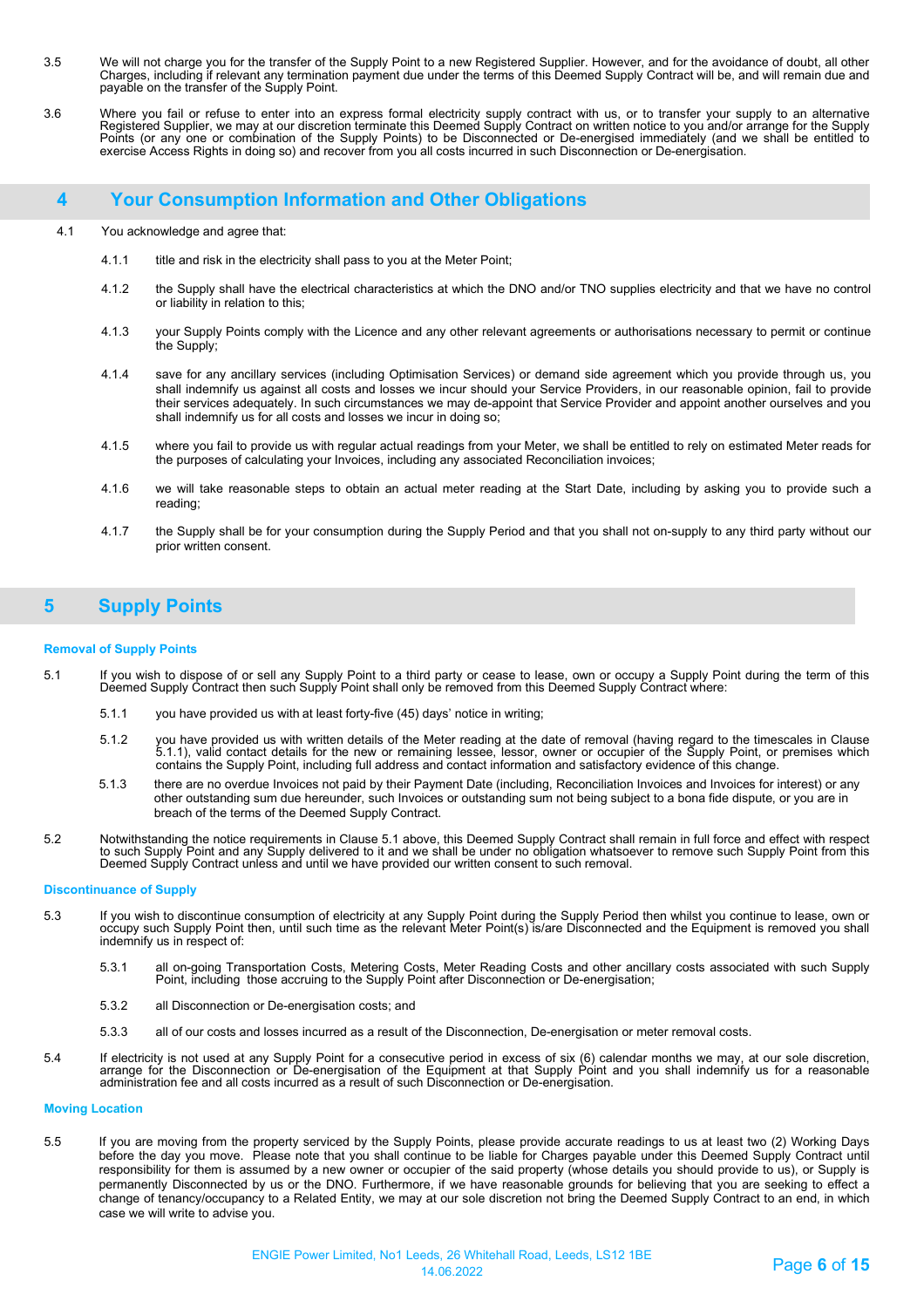#### **Domestic Sites**

5.7 You acknowledge and accept that:-

- 5.7.1 we will not accept the addition of any Domestic Site to the Deemed Supply Contract; and
- 5.7.2 we will not accept the removal of a Supply Point from the Deemed Supply Contract under Clause 5.1 if the site would thereafter<br>be a Domestic Site and/or if the new owner, occupier or lessee would be a domestic custom
- 5.7.3 we will not accept any change to the use and/or ownership of any Supply Point included in the Deemed Supply Contract to a Domestic Site; and
- 5.7.4 in the case of Clause 5.7.2 and 5.7.3 you will remain liable for the Charges and all and any other costs associated with that Supply Point as if it were and remained in your commercial and/ or industrial use and ownership.

#### **Micro Business Consumer**

5.8 You shall notify us immediately after the Start Date as to whether you are a Micro Business Consumer and keep us notified on an on-going basis.

# **6 Charges and Payment**

- 6.1 You shall be invoiced on the basis of Consumption Data (available at the time, subject to Clause 6.10) on a monthly basis unless otherwise notified in writing by us.
- 6.2 In consideration of the Supply in accordance with this Deemed Supply Contract you shall pay us all Charges detailed in the Invoices without set off, deduction or counterclaim using the Payment Method and by the Payment Date. For the avoidance of doubt, where it is necessary to credit and reissue an Invoice for any reason, the payment term attributable to the original Invoice shall be applied to the re-issued Invoice, which could mean, in practice, a requirement for immediate settlement by you.
- 6.3 We may at any time without notice to you, set off any of your liabilities to (i) any of our Associated Companies against any liability of us to you, whether such liability is present or future, liquidated or unliquidated and whether or not either liability exists under this Deemed Supply Contract, or (ii) Us in relation to any outstanding sum due by You pursuant to the terms of this Supply Contract against any overpayment<br>received from You either under this Deemed Supply Contract, or another contract betwe Company. Any exercise by us of our rights under this Clause 6.3 shall not limit or affect any other rights or remedies available to us under this Deemed Supply Contract or otherwise.
- 6.4 We shall be entitled to charge you an administration fee in respect of each Invoice if payment is not made by the Payment Method, including for the avoidance of doubt, where you make payment by credit card.
- 6.5 We shall use our reasonable endeavours to send you an Invoice for the Charges once we have been notified of your occupation of the Site. Any queries regarding your Invoice should be raised within 14 days of the date of such Invoice.
- 6.6 We may (both before and after judgment) charge you interest at 4% above the Bank of England's base lending rate from time to time, compounded daily on any overdue amount. In addition, we shall be entitled to charge you administration fees and costs we incur in pursuing<br>you in relation to overdue sums. Furthermore, where we initiate Disconnection due t charge you our reasonable costs incurred in connection therewith, and in the event of continued non-payment we may apply our Default Contract Rate as published on the Website, for the Supply Period.
- 6.7 We reserve the right to charge you an administration fee for each copy Invoice you request.
- 6.8 Should you wish a purchase order number to be added to an Invoice, you must notify us by email to the email address detailed in Clause<br>12.9 no later than thirty (30) days ahead of the Invoice Date, failing which no be entitled to charge you an administration fee for the addition of a purchase order number to an Invoice.
- 6.9 If any overdue amount is the subject of a bona fide dispute, then you shall still pay any undisputed portion of an Invoice by the Payment Date<sup>-</sup>
- 6.10 We will use reasonable endeavours to invoice you for your consumption using validated Consumption Data. However, where we receive<br>non-validated, incomplete or, in our reasonable opinion, inaccurate Consumption Data we estimate of consumption. Upon receipt of validated Consumption Data we will then be entitled to then be entitled but not obliged to issue Reconciliation Invoices, whether during or after the end of the Supply Period. For the avoidance of doubt, this Clause 6.10 survives termination of this Deemed Supply Contract.
- 6.11 If at any time during or after the Supply Period, one or more elements of the Charges are found to have been incorrectly calculated or wrongly omitted or included in any Invoice, then we shall be entitled but not obliged to issue a Reconciliation Invoice in respect of the same. For the avoidance of doubt, this Clause 6.11 survives termination of the Deemed Supply Contract.
- 6.12 In addition to the provisions of Clause 6.11, we are entitled but not obliged to issue Reconciliation Invoices during or after the Supply Period in respect of any or all elements of the Charges. For Supply Periods greater than twelve (12) months, we will usually issue Reconciliation Invoices annually, but may do so more or less frequently.
- 6.13 You are entitled to request a Reconciliation Invoice of the Charges provided that:
	- 6.13.1 there have been no previous Reconciliation Invoices issued in respect of that element of the Charges for the period in question within the last twelve (12) months; and
	- 6.13.2 such request is received within twelve (12) months of (a) the Termination Date; or (b) the date of the last Invoice; or (c) our receipt of fully validated Consumption Data, whichever is the later.

For the avoidance of doubt, this Clause 6.13 shall survive termination of the Supply Contract.

6.14 We shall be entitled to vary any component of the Charges by a reasonable and proportionate amount, at any time during the Supply Period, so as to minimise the amount of any Reconciliation Invoices. At your request we shall provide reasonable evidence to demonstrate why the Charges have been varied and to support our substitute Charges.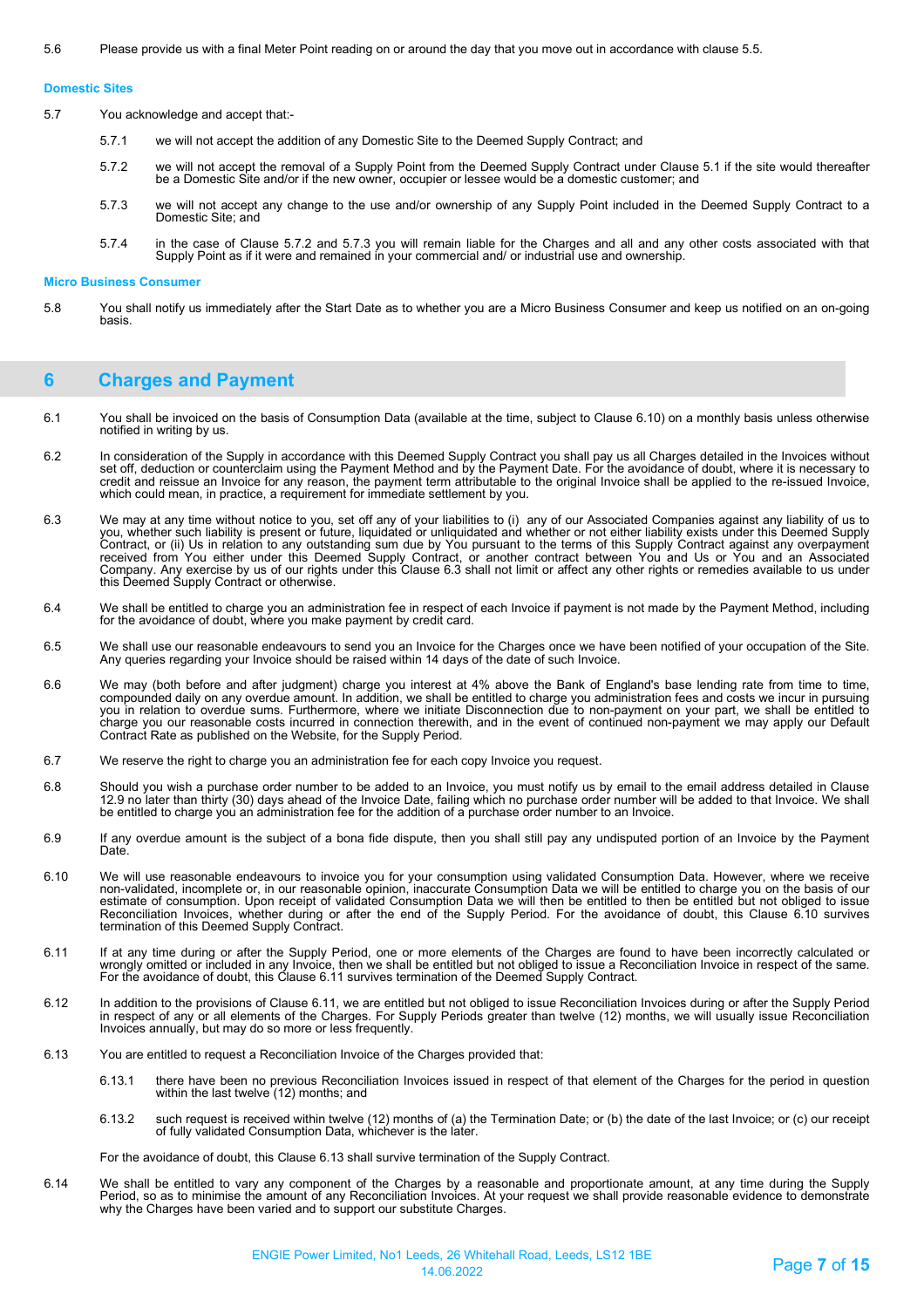- 6.15 If Transmission Network Use of System Charges ("TNUoS Charges") and/or the Capacity Market Charges, are specified in the Charges,<br>payment will be in equal staged payments up to and including March of each year of th Capacity Market Charges incurred.
- 6.16 Where Balancing Services Use of System Charges (**"BSUoS Charges"**) are specified in the Charges, they shall be charged on the basis of this Clause. BSUoS Charges will be invoiced based on our latest estimate of such charges. Settlement Final BSUoS Charges are published by the TNO 16 Working Days following the relevant period of consumption, therefore we will issue a Reconciliation Invoice to you one (1) calendar month in arrears. We are entitled, but not obliged, to issue further Reconciliation Invoices in respect of the BSUoSharges, up to and including the Reconciliation Final publication by the TNO.
- 6.17 Where the Renewables Obligation is specified in the Charges, it will be charged to and recovered from you on the basis of this Clause:-
	- 6.17.1 where the Renewables Obligation is included in the Charges, it will be determined by us and a Charge made to you based on our<br>forecast of the Renewables Obligation Level and Buy-Out Price for each obligation period required an adjustment will be made by us and applied in the relevant Invoices to reflect the difference between our forecast of the Renewables Obligation Level and the actual Renewables Obligation Level and/or our forecast of the Buy-Out Price and the actual Buy-Out Price for an obligation period within the Supply Period ; or
	- 6.17.2 where the Renewables Obligation is not included in the Charges, a Charge to you will be added to each Invoice to reflect the actual Renewables Obligation Level and Buy-Out Price for the relevant obligation period within the Supply Period.
- 6.18 Where CFD FIT charge is specified in the Charges, it will be charged to and recovered from you on each Invoice based on our forecast of the estimated impact of the implementation and existence of the CFD FIT scheme in respect of your Supply. We shall be entitled to issue<br>you with a Reconciliation Invoice (which will normally be on a quarterly basis in arre we have charged you in respect of the CFD FIT scheme over that Reconciliation Period and the amount that, after our reconciliation, we have calculated as being reflective of the charges due under the CFD FIT scheme in respect of your Supply. We shall be entitled, but not obliged, to issue further Reconciliation Invoices in respect of the CFD FiT Charge, if volumes and therefore the industry costs of the CFD FiT scheme continue to evolve with the industry settlement runs.
- 6.19 Where Meter Rental is specified as "Pass-Through" in the Quotation Document, and where no direct contracts exist between you and a meter service provider, it will be charged at the prevailing weighted average rate incurred by us, or as otherwise determined as attributable to you by us, acting reasonably. In addition to the Metering Rental you shall be liable to pay any costs incurred by us where any Equipment not in situ at the Start Date is fitted at a Supply Point, including but not limited to installation and rental charges.
- 6.20 Where Feed in Tariff (FiT) charge is specified in the Charges, it will be charged to and recovered from you on each Invoice based on our forecast of the estimated impact of the implementation and existence of the FiT Scheme in respect of your Supply. We shall be entitled to issue you with a Reconciliation Invoice (which will normally be on a quarterly basis in arrears), where there is a discrepancy between the<br>amount we have charged you in respect of the FiT Scheme over that Reconciliation Pe have calculated as being reflective of the FiT charges due under the FiT Scheme in respect of your Supply. We are entitled, but not obliged, to issue further Reconciliation Invoices in respect of the FiT Charges, in line with OFGEM's annual reconciliation process.
- 6.21 Where Assistance for Areas with High Distribution Costs (AAHEDC) is specified in the Charges, it will initially be invoiced to you based on<br>our forecast of charges under this scheme. Once the TNO publishes the applica and invoice the TNO rate for the remainder of the relevant charging year (April – March).
- 6.22 Where Distribution Use of System Charges (DUoS) charge is specified in the Charges, it will be invoiced to you in accordance with the charging statements of the respective Distribution Network Operators or Independent Distribution Network Operators.
- 6.23 Transportation Costs are still payable by you for any Meter Points which remain energised even if they are not consuming electricity and regardless of whether the relevant costs are referred to in the Charges. Metering Costs and Meter Reading Costs are still payable by you for any meters which remain on site, even if they are not connected and regardless of whether the relevant costs are referred to in the Charges.
- 6.24A If at any time during the Deemed Supply Contract, you are classified within the Energy Intensive Industries and become exempt (whether in part or in full) from payment of charges associated with the Renewables Obligation FiT and CFD FIT scheme:
	- 6.24A.1 the Parties shall act in good faith to renegotiate the Charges; and
	- 6.24A.2 we shall be entitled to recover from you our reasonable costs and losses arising from any change in your classification as an EII.
	- 6.24A.3 if at any time during the Deemed Supply Contract, you are subsequently re-classified as not falling within the Energy Intensive Industries, you shall once again be liable for payment of charges associated with Renewable Obligation, FiT and CFD FIT scheme and we shall be entitled to pass on all relevant charges to you. We shall be entitled to issue you with a Reconciliation Invoice in connection with such charges.
- 6.24B Where the Parties are unable to reach agreement under clause 6.24A.1, either Party shall be entitled to terminate the Supply Contract by providing thirty (30) days written notice to the other.
- 6.25 We shall be entitled to recover from you and you shall indemnify us in respect of a proportionate amount of any additional costs, charges, expenses or liabilities (collectively for the purposes of this clause, the "Costs") which are incurred by us in supplying the electricity or are<br>levied against us including (without limitation), where such Costs arise in t
	- 6.25.1 from the imposition, or variation in the rate, of any energy-related tax, levy or duty;
	- 6.25.2 as a direct or indirect result of (a) any imposition, revision, variation, amendment or change in interpretation, of any statute, statutory instrument, regulation, law, directive ("Legislation") or the Industry Agreements; (b) any new Legislation or new<br>Industry Agreements; or (c) any decision, direction, guidance, order or interpretation of Legislat the Authority or any other relevant regulatory body;
	- 6.25.3 arising from compliance with the Renewables Obligation including Costs levied upon us in respect of defaults of other suppliers in making payments to the Buy-Out Fund;
	- 6.25.4 as a result of, us fulfilling our or your obligations, or your failure to comply with your obligations, under any of the Industry<br>Agreements in relation to safety issues or investigations in connection with any of
	- 6.25.5 where amounts are payable by us to any Service Provider, whether appointed by you or by us on your behalf;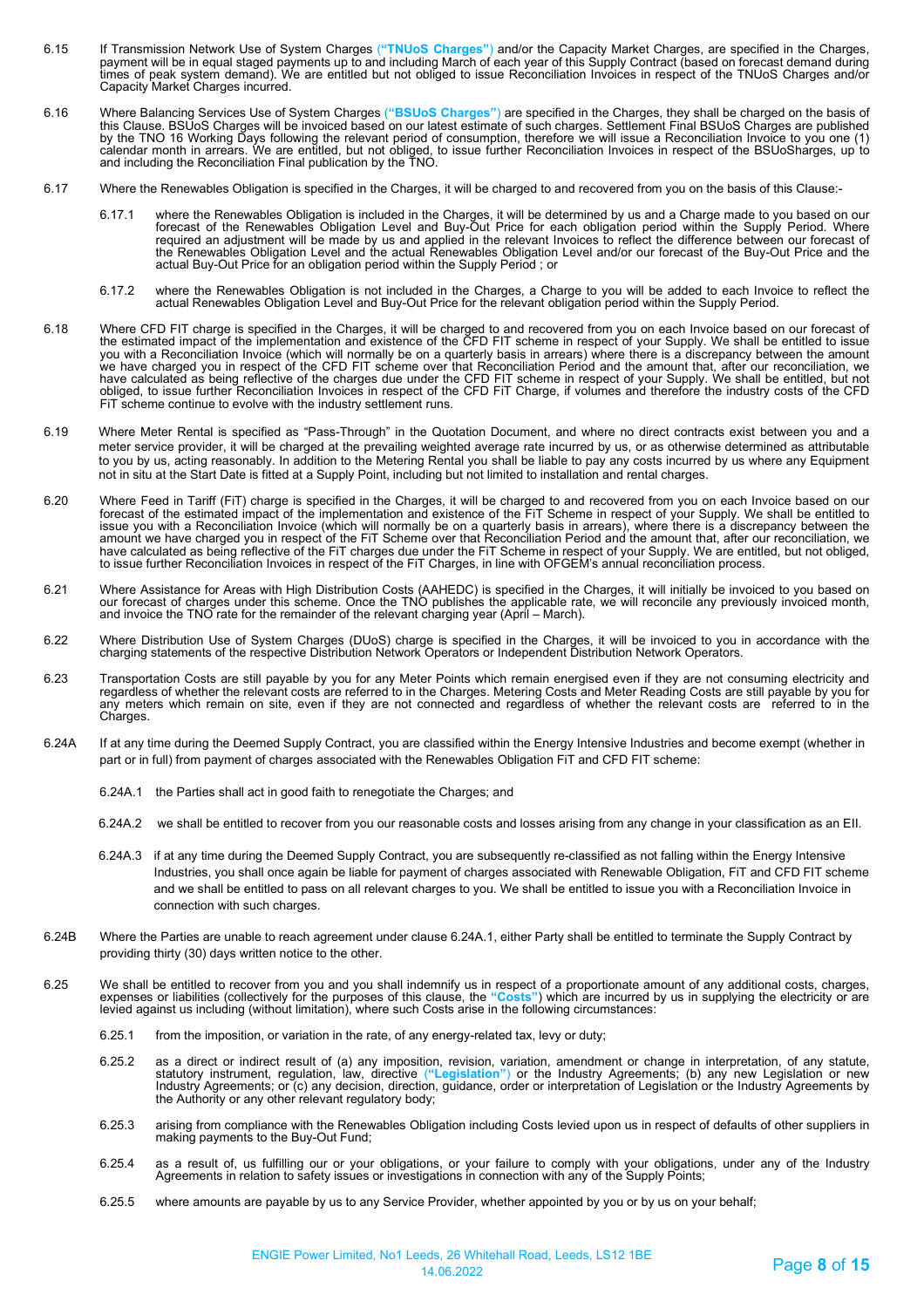- 6.25.6 where charges we incur change or arise due to changes in the Measurement Class, as defined in the Industry Agreements;
- 6.25.7 where you exceed the Maximum Supply Capacity;
- 6.25.8 where the Meter Points are Half-Hourly, changes occur in the Transmission Loss Factor mechanism, as defined in the Industry Agreements;
- 6.25.9 where the Meter Points are Non-Half Hourly, the cost of installing mandatory Half Hourly meters at any of the Supply Points;
- 6.25.10 changes to any of your MPAN details;
- 6.25.11 as a result of inaccurate metering equipment including programming, or due to default by the Service Provider;
- 6.25.12 relevant Elexon charges in accordance with the Industry Agreements;
- 6.25.13 the introduction of Feed in Tariffs (or any similar mechanism of whatever name or description); and
- 6.25.14 where we incur charges from Service Providers in relation to removal, discontinuance or transfer of the Equipment;
- 6.25.15 where we incur costs or loss as a consequence of error or omission by DNO or TNO and we are not able to recover such costs or loss from the DNO or TNO;
- 6.25.16 pursuant to the terms of our Licence, including, Costs incurred in connection with the scheme to assist areas with high electricity distribution costs.
- 6.26 You recognise and agree that we shall not be required to obtain your consent to any change in Measurement Class or to the status of any Meter Points.

# **7 Meters and Equipment**

### **Ownership of Equipment**

- 7.1 Unless otherwise agreed with you in writing, or provided for in this Deemed Supply Contract, we do not own and are not responsible for the installation, operation, maintenance, renewal, De-energisation, Disconnection or removal of any Equipment at your Supply Points.
- 7.2 Equipment may be installed up to the Meter Point, which shall remain the property of the DNO and/ or the TNO or the Service Provider.

#### **Appointment of Services Providers and Maintenance of Equipment**

- 7.3 You shall ensure that there is a contract in place between you and appropriate Service Providers for each Supply Point and where no<br>contract is in place then we shall be entitled to appoint an alternative Service Provi by us as a result of doing so.
- 7.4 Where you wish to use a Service Provider other than those which we recommend then you shall notify us of any such preferred Service Provider(s) which you wish to use and you shall indemnify us in respect of all costs which arise from your choice of Service Provider.
- 7.5 You shall be responsible for maintaining the Equipment and shall ensure that throughout the Supply Period the Equipment;
	- 7.5.1 meets all the appropriate standards and relevant certification requirements;
	- 7.5.2 is kept safe and secure, including from weather damage and third party interference; and
	- 7.5.3 is maintained in proper order to enable the Equipment to register the quantity of Electricity supplied to each Supply Point.
- 7.6 You acknowledge and agree that we shall not be responsible for checking the suitability of any Equipment and you will pay for any work<br>deemed necessary and undertaken by us to ensure that the Equipment is and r
- 7.7 You shall report any failure or suspected failure of the Supply or Equipment to us and the DNO's and/or the TNO's emergency service, as appropriate.
- 7.8 You shall pay agreed contributions towards the installation, maintenance, inspection, operation and renewal of all or part of the Equipment belonging to the DNO and/or the TNO or Service Provider without being able to claim any rights of ownership over that Equipment.
- 7.9 We shall, at your cost, make any necessary arrangements with the DNO and/or the TNO or Service Provider for the installation, operation, maintenance, renewal, De-Energisation, Disconnection or removal of the Equipment.
- 7.10 Subject only to Clauses 4.1.1 and 4.1.2, the register of a Meter Point shall be conclusive evidence of the quantity of electricity supplied through that Meter Point.

### **Examination and Removal of Equipment**

- 7.11 We are entitled to require that a Equipment be removed, repaired or replaced where we consider it to be damaged, incorrectly recording data or past its certification date or incorrect for the product structure and you shall notify us immediately where you become aware of or suspect any such circumstances.
- 7.12 If, in accordance with the relevant provisions of the Electricity Act, either Party requires a meter examiner to examine any Meter Point for the purposes of ascertaining the quantity of electricity supplied under this Deemed Supply Contract, then where the Equipment is found to register inaccurately to a degree exceeding that permitted by regulations under the said provision;
	- 7.8.1 the Meter Point shall be assumed to have registered inaccurately to the degrees so found since the penultimate date on which (otherwise than in connection with the examination) the Meter Point was read or some other date as determined for this purpose under the relevant regulations except in a case where it is proved to have begun to register inaccurately as described on some later date; and
	- 7.8.2 you shall pay any invoice we issue or receive any credit for the additional cost or overcharge respectively established by such investigation; and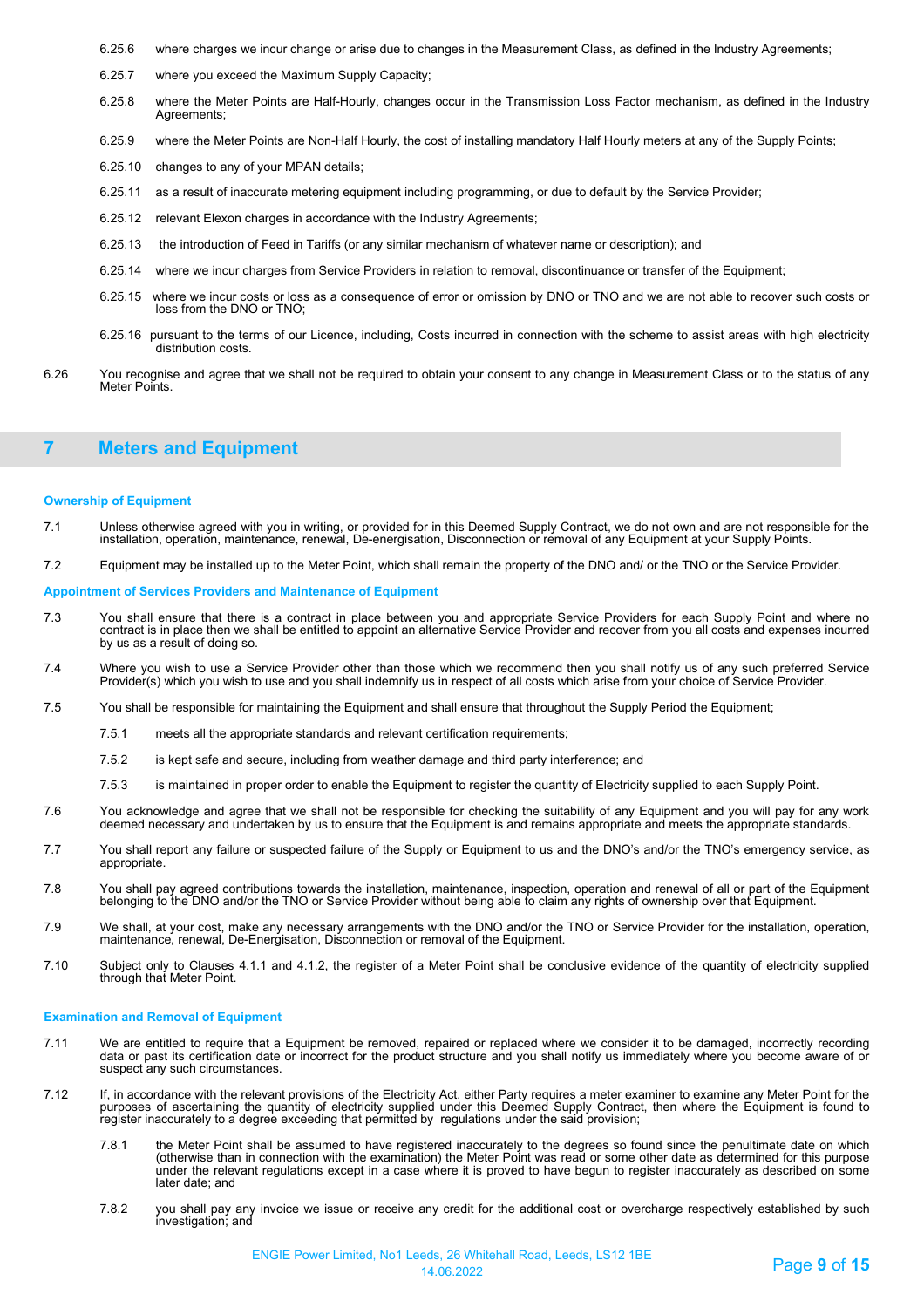- 7.8.3 the amount of allowance to be made to, or the surcharge to be made on you as a result of the inaccurate registration shall be paid to or by you within fifteen (15) days of notification of the adjustment.
- 7.13 If a Meter Point is installed, removed for examination, maintained, meter reading, inspected or renewed, any expenses we incur in<br>removing, examining and re-installing the Equipment or substituting Equipment, shall acknowledge and agree that this will not entitle you to claim any rights of ownership over that Equipment.
- 7.14 You shall allow the Access Rights without charge to enable us, our agents or the Service Provider to undertake the actions outlined at Clause 7.9 above and we shall give you reasonable notice (except in the case of emergencies when notice will not be required) of our intention to enter your site to enable us to install, maintain, operate, meter reading, inspect or renew the Equipment or for the purposes of De-energising or Disconnecting the Supply.
- 7.11 We shall at your cost make any necessary arrangements with the DNO/TNO or any Service Provider for the installation, operation, maintenance, meter reading, renewal, De-energisation, Disconnection or removal of the Equipment.
- 7.12 Where the meter status or classification changes during the Supply Period then we shall be entitled to recover any costs which arise as a result of such changes.
- 7.13 You shall promptly report any failure or suspected failure of Equipment or supply of electricity to us and the DNO/ TNO's emergency service.

#### **SMART Meters**

- 7.14 We shall have the right to remove meters and replace them with a Smart Meter. Any charges (including the expenses we incur in removing and re-installing the equipment, and, if applicable boosting the communications signal required for effective operation), shall be paid by you upon receipt of invoice, We (and relevant Service Providers) shall be entitled to exercise Access Rights without charge for the purpose of removal and installation of a Smart Meter.
- 7.15 You shall be responsible for any costs of maintaining the Smart Meter and shall not damage or interfere with the Smart Meter, including blocking or interfering with the communication signal to and from the Smart Meter. All costs passed on from the DNO and TNO and any termination costs, shall be paid by you upon receipt of invoice.
- 7.16If we intend to install a Smart Meter to measure the Supply and you wish to refuse such installation, you must tell us in writing. You can do tomer service@energysupply.engie.co.uk or by writing a letter to our customer It we intend to instant a Unitat weight and the Unitate to the Sustainable.<br>this by contacting our customer services by e-mail at <u>customer</u><br>services team or your designated account manager, if applicable.

# **8 Liability**

- 8.1 Subject to the terms of Clause 8.3, the liability of either Party to the other in connection with this Deemed Supply Contract shall not exceed £1,000,000 (one million pounds) per incident or series of related incidents.
- 8.2 Subject to the terms of Clause 8.3, we will not be liable to you for:
	- 8.2.1 Economic Loss;
	- 8.2.2 any indirect or consequential loss;
	- 8.2.3 loss resulting from the liability of you to any other person; or
	- 8.2.4 any action, inaction or default by the DNO, TNO or any Service Provider, including the DNO or TNO De-energising or Disconnecting any Supply Point.
- 8.3 Nothing in this Deemed Supply Contract shall exclude or limit the liability of either Party to the other for:-
	- 8.3.1 death or personal injury resulting from negligence;
	- 8.3.2 any obligation owed by either Party under the Acts to the extent only that the Acts expressly prevent any limitation of liability for failure to perform that obligation;
	- 8.3.3 any obligation to pay monies due under this Deemed Supply Contract or under any liability arising from any indemnity contained in this Deemed Supply Contract; or
	- 8.3.4 its fraud, or fraudulent misrepresentation, misstatement, act or omission.
- 8.4 You acknowledge and agree that, where applicable to any elements of the Charges, the prevailing time limits in the relevant Industry Agreements shall apply to any claim you make from us and any consequential liability on our part to you in respect of any reconciliations for<br>industry or other charges previously levied by us on you and whether as a charge respect of any charges from the DNO or TNO. Subject to Clause 8.3, nothing in this Clause 8 shall operate to restrict this position.
- 8.5 We shall pay to you any monies we receive from the DNO and/ or the TNO which are specifically paid to us by the DNO and/or the TNO for the purpose of refunding you pursuant to the terms of the Industry Agreements.
- 8.6 Where any of the Industry Agreements require the DNO and/ or the TNO and/or us to do anything which may affect the Supply to the<br>Supply Points, neither we nor the DNO and/ or TNO shall have any liability for any loss o requirement.

# **9 Force Majeure**

- 9.1 We shall be not be liable to you for any delays or failures to fulfil all or a material part of our obligations under this Deemed Supply Contract if they are directly due to Force Majeure and provided that we shall notify you within twenty four (24) hours of the Force Majeure occurring of its nature, expected duration, the measures we are taking to remedy and/or mitigate the effects and when its effects cease or are likely to<br>cease.
- 9.2 Force Majeure shall not relieve you from your obligations to indemnify or make payment to us under this Deemed Supply Contract save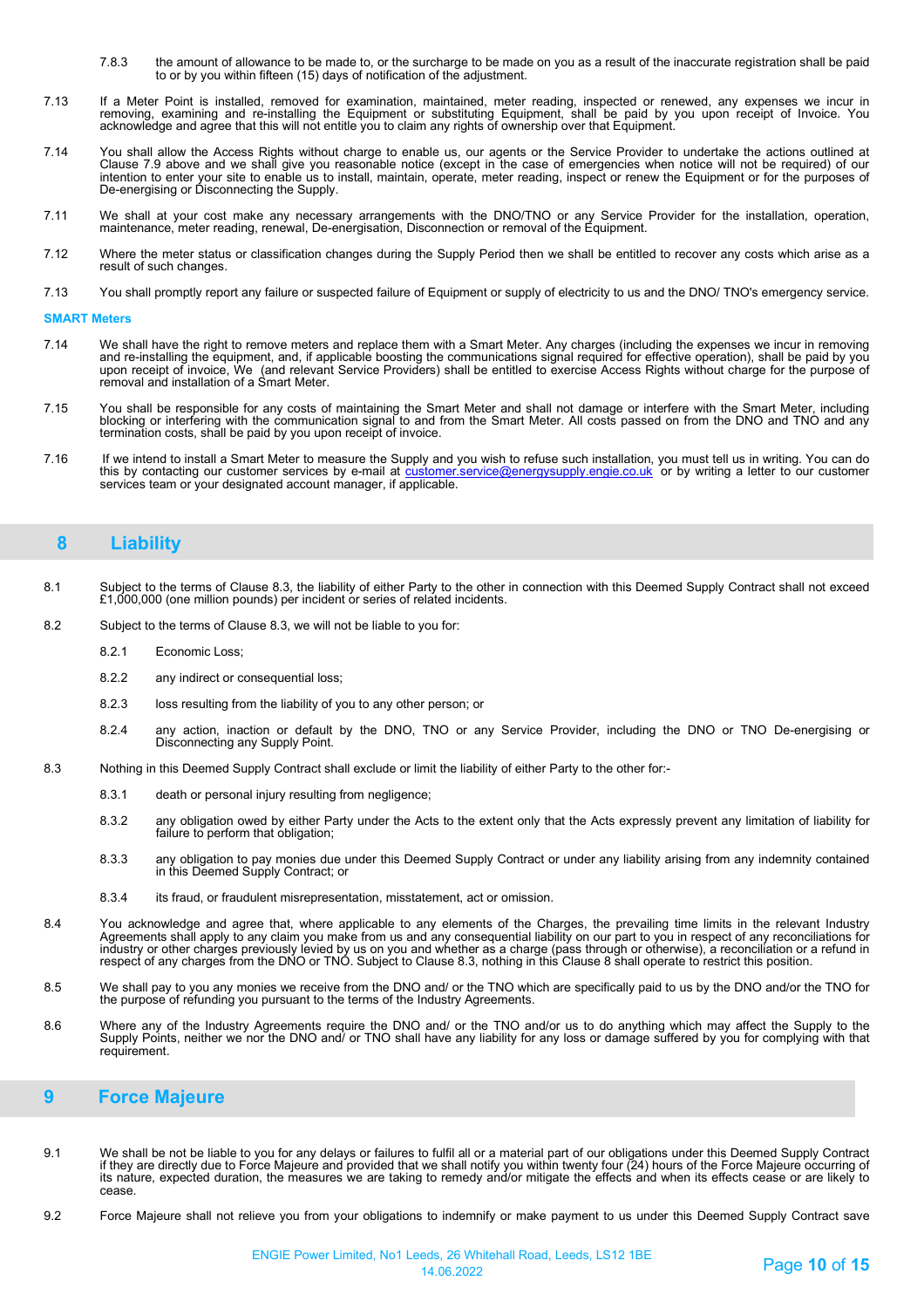that, subject to Clauses 9.3 and 9.4 in the event of electricity not being supplied by us for reasons of Force Majeure you:

- 9.2.1 shall be under no obligation to pay the Charges for a supply of electricity that is not supplied by us; and
- 9.2.2 may obtain temporary supplies of electricity to the extent of the time that the Force Majeure takes effect.
- 9.3 Where an event of Force Majeure results in us not being able to supply you with electricity then during that period we shall still be entitled to recover from you all Charges set out as in respect of that period, except for the commodity cost element of the unit rates, for the electricity as set out on the Website.
- 9.4 Where an event of Force Majeure subsists for a period exceeding thirty (30) days then either Party shall have the right to terminate this Deemed Supply Contract immediately on the provision of written notice to the other.
- 9.5 The Party claiming to be affected by Force Majeure shall use all reasonable measures to mitigate and/or remedy the effects of the Force Majeure as soon as possible.

### **10 Suspension, Termination and Breach**

#### **Suspension**

- 10.1 Your Supply may be interrupted or disrupted by the DNO and/or TNO.
- 10.2 You shall notify us of the content of any directions received from the DNO and/ or TNO requiring you to reduce or cease electricity consumption.
- 10.3 In the event that the circumstances set out in Clauses 10.1 and/or 10.2 apply, and/or you fail to comply with clause 10.2 you shall indemnify us in respect of all costs, losses or expenses incurred by us as a result.
- 10.4 We shall not be liable to you for any loss or damage arising from:
	- 10.4.1 any Disconnection, De-energisation, discontinuance or restriction of the Supply by (a) us acting in accordance with Clauses 10.1 to 10.2 inclusive, unless this Disconnection, De-energisation, discontinuance or restriction is unlawful, or (b) by the DNO and/or TNO; or
	- 10.4.2 any action taken by you in consequence of any direction given or request made by us or the DNO and/ or TNO, in any of the circumstances contemplated in Clauses 10.1 to 10.2 inclusive.

### **Our right to terminate for your breach**

- 10.5 You shall be in breach of this Deemed Supply Contract and we shall be entitled to all or any combination of the remedies set out in Clause 10.6, at our absolute discretion, in the following circumstances:
	- 10.5.1 notwithstanding the specific circumstances set out below, if you are in repeated or material breach of any of your obligations under this Deemed Supply Contract (which shall include non-payment of a material sum of money) and within seven (7) days of being given notice in writing from us of such breach you have not remedied the breach;
	- 10.5.2 you persistently default in paying amounts due to us by the Payment Date;
	- 10.5.3 if any credit insurance policy, Security Deposit or other form of credit insurance put in place at any time during the Supply Period is withdrawn, reduced, amended, shortened, the terms are breached, or conditions which are unacceptable to us are applied, or if the credit standing, rating or scoring given to you by our credit insurer or such other credit reference agency we use from time to time to assess your creditworthiness is withdrawn, reduced, shortened or falls below a level which is acceptable to us, and any<br>Security Deposit requested is not provided within ten (10) Working Days of the request being m your ownership (whether direct or indirect) from that at the Start Date which we consider, in our sole discretion, adversely affects your credit worthiness or standing;
	- 10.5.4 you become unable to pay your debts (as such term is defined in Section 123 of the Insolvency Act 1986) or a receiver, administrator, administrative receiver or liquidator is, or applies to be, appointed over any of your assets or you enter into any<br>arrangement with your creditors, or where any such appointment or arrangement terminates or
	- 10.5.5 you unlawfully interfere with any Equipment or Meter Point; or
	- 10.5.6 the DNO and/or TNO is entitled to and/or has already acted pursuant to powers under any of the Acts to discontinue the Supply to you at any of the Supply Points.

#### **Consequences of Breach**

- 10.6 Where you are in breach of the terms of this Deemed Supply Contract in accordance with any of the provisions of Clause 10.5 then we shall be entitled to all or any combination of the following remedies:
	- 10.6.1 terminate this Deemed Supply Contract for any or all of the Supply Points under the Deemed Supply Contract immediately on written notice to you;
	- 10.6.2 arrange for the Supply Points (or any one or combination of the Supply Points) to be Disconnected or De-energised immediately (and we shall be entitled to exercise Access Rights in doing so) and while any breach persists we shall be entitled to Disconnect or De-energise the Supply Points on more than one occasion, together with being entitled to recover from you the costs incurred in such Disconnections or De-energisations;
	- 10.6.3 recover from you and be indemnified by you for all costs and losses incurred as a result of such breach when terminating the Deemed Supply Contract or Disconnecting or De-energising all or any of the Supply Points pursuant to Clauses 10.6.1 and 10.6.2;
	- 10.6.4 vary the terms of this Deemed Supply Contract so as to mitigate our risk;
	- 10.6.5 increase our Charges by a reasonable and proportionate amount so as to reflect any (which may include placing you on our Default Contract Rates) increased risk and/or unavoidable costs to us that may arise as a result of your breach;
	- 10.6.6 invoice you on a weekly basis and the Invoicing Date shall automatically become the weekly anniversary of the date on which we issue a first Invoice to you and the Payment Date shall be automatically amended to the date seven  $(7)$  days after the Invoicing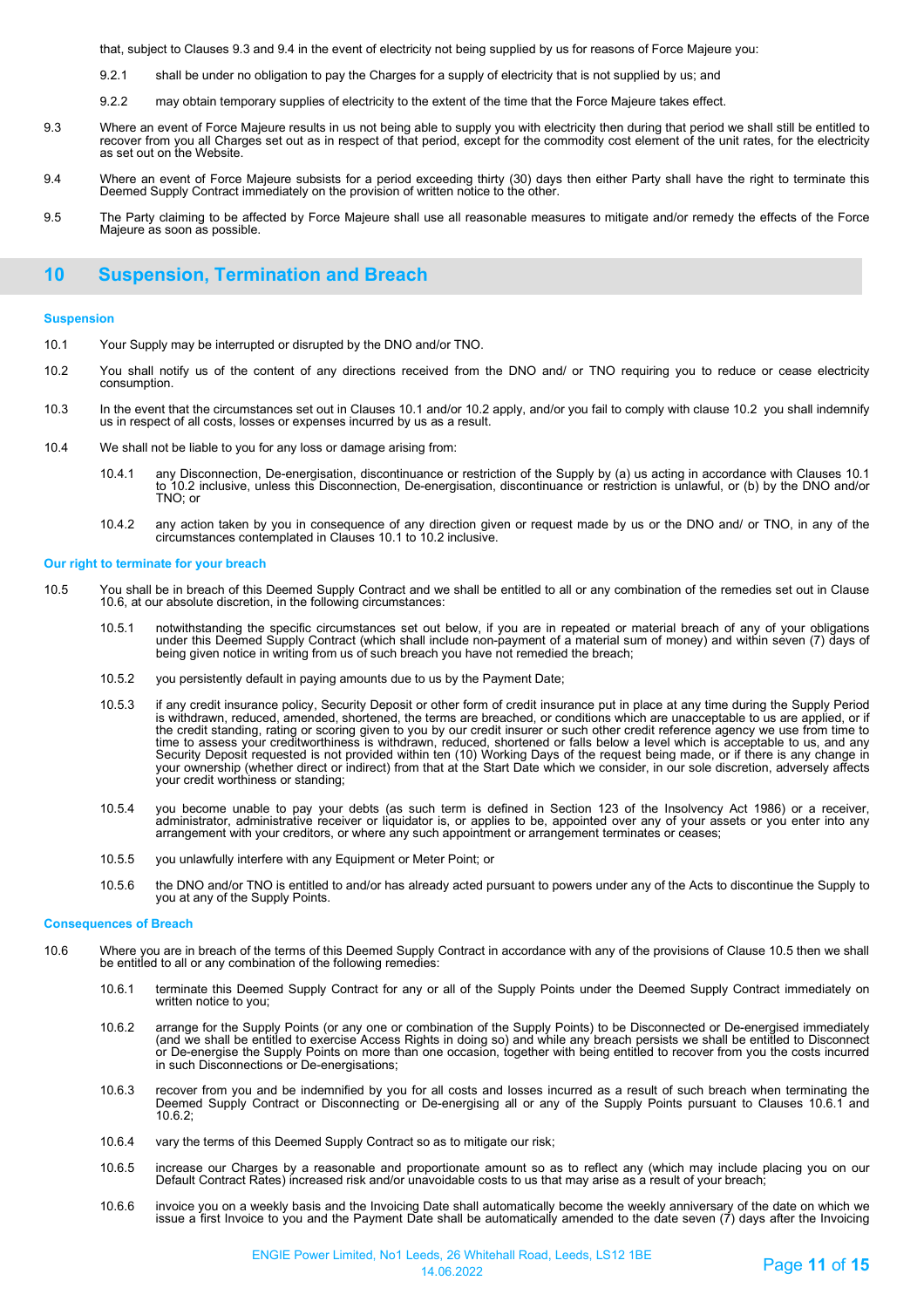Date;

- 10.6.7 invoice you in advance of your consumption, such Invoice to be based on our reasonable estimate of your electricity consumption over a tull month in advance of the start of the applicable consumption period to which that Invoice relates. For the avoidance of<br>doubt, we will then have the right to reconcile that Invoice to your actual consumption of period; and
- 10.6.8 request a Security Deposit to be provided within twenty-one (21) days of such a request.
- 10.7 The termination of this Deemed Supply Contract and/or the termination of the Supply to any Supply Point shall not affect any rights or obligations, which may have accrued to either Party, the DNO and/ or the TNO prior to the Termination Date.

#### **Removal of Authority to Supply**

- 10.8 In the following circumstances;
	- 10.8.1 any authorisation or consent granted pursuant to the provisions of the Act or the Industry Agreements terminates or is withdrawn<br>or is amended in a manner that materially affects our ability to perform our obligatio
	- 10.8.2 any relevant Licence, permission or consent, which permits us to supply you with gas, terminates or is revoked;
- 10.9 we shall be entitled at our discretion to:
	- 10.9.1 amend this Deemed Supply Contract to the extent possible and/or necessary to accommodate the change; or
	- 10.9.2 terminate the Deemed Supply Contract.
- 10.10 Following termination in the circumstances set out in Clauses 10.8 and 10.9
	- 10.10.1 you shall use all reasonable endeavours to transfer your supply to an alternative Registered Supplier as soon as practicable

#### **Resumption of Supply**

10.11 Where a Supply Point has been Disconnected or De-energised, we will resume any Supply provided you pay us in advance for (i) all reconnection or re-energisation charges and (ii) any other costs which we notify you will be reasonably incurred by us; and (ii) all other<br>conditions are met; and (iii) outstanding sums are paid to us in full.

# **11 DNO/TNO Terms of Supply**

- 11.1 The Supply to a Supply Point is delivered through infrastructure operated by third parties (such as the DNO and the TNO).
- 11.2 The DNO and the TNO will only be liable to you in accordance with the limitations in this Clause 11 and up to the prevailing maximum per calendar year contained in the NTC at the relevant time.
- 11.3 The DNO or the TNO shall be entitled and have the ability to enforce the provisions of this Clause 11 by virtue of the Contracts (Rights of Third Parties) Act 1999 and such clauses may not be varied without the prior written consent of the DNO or TNO respectively. No other person shall be entitled to enforce any terms of this Deemed Supply Contract under that act.
- 11.4 Any Supply Point that has a direct connection to the TNO will be governed by the applicable industry codes and terms of your connection agreement with the TNO.
- 11.5 Save for where the provisions of Clause 11.4 apply, this Deemed Supply Contract is subject to the NTC and you agree to accept the NTC and keep to its conditions, failing which you will be in breach of this Deemed Supply Contract. The NTC will apply from the time that you enter into this Deemed Supply Contract and it affects your legal rights. The NTC is a legal agreement. It sets out rights and duties in relation to the connection at which your DNO delivers electricity to your Supply Point(s). If you want a copy of the NTC or have any questions about it, please write to: Energy Networks Association, 6th Floor, Dean Bradley House, 52 Horseferry Road, London SW1P 2AF: phone 0207 706 5137, or see the website a[t www.connectionterms.o](http://www.connectionterms.o/) rg.uk.
- 11.6 If at any time during the Supply Period, you participate in any services to the DNO and/or TNO or any other body, which would require you to increase, cease or reduce the consumption of electricity and which for the avoidance of doubt, shall not include the relevant DNO connection agreement or any right or obligation under the same or any requirement imposed by the DNO and/or TNO on you, then you will notify us in writing immediately of such participation and you shall be responsible for any costs or losses incurred by us as a result of your participation in such service. Please note that you may not appoint a Virtual Lead Party (or any similar arrangement) as defined in the Balancing and Settlement Code, without our prior written consent, provided that such consent if granted will be subject to you paying any costs arising to us as a consequence of such appointment.

# **12 General Terms**

- 12.1 We may keep a record of e-mails and any messages you or we send and record telephone conversations.
- 12.2 The Parties shall not, at any time during or after the Supply Period, divulge to any person other than any of its or their respective (i) advisers, officers or employees who require the same to enable them to properly carry out their duties, and/or (ii) banks, funders or professional representatives, any of the contents of this Deemed Supply Contract or any other confidential information, trade secrets or information whose disclosure is likely to adversely affect a Party's commercial or economic interests, without the written consent of the other Party other than to the extent: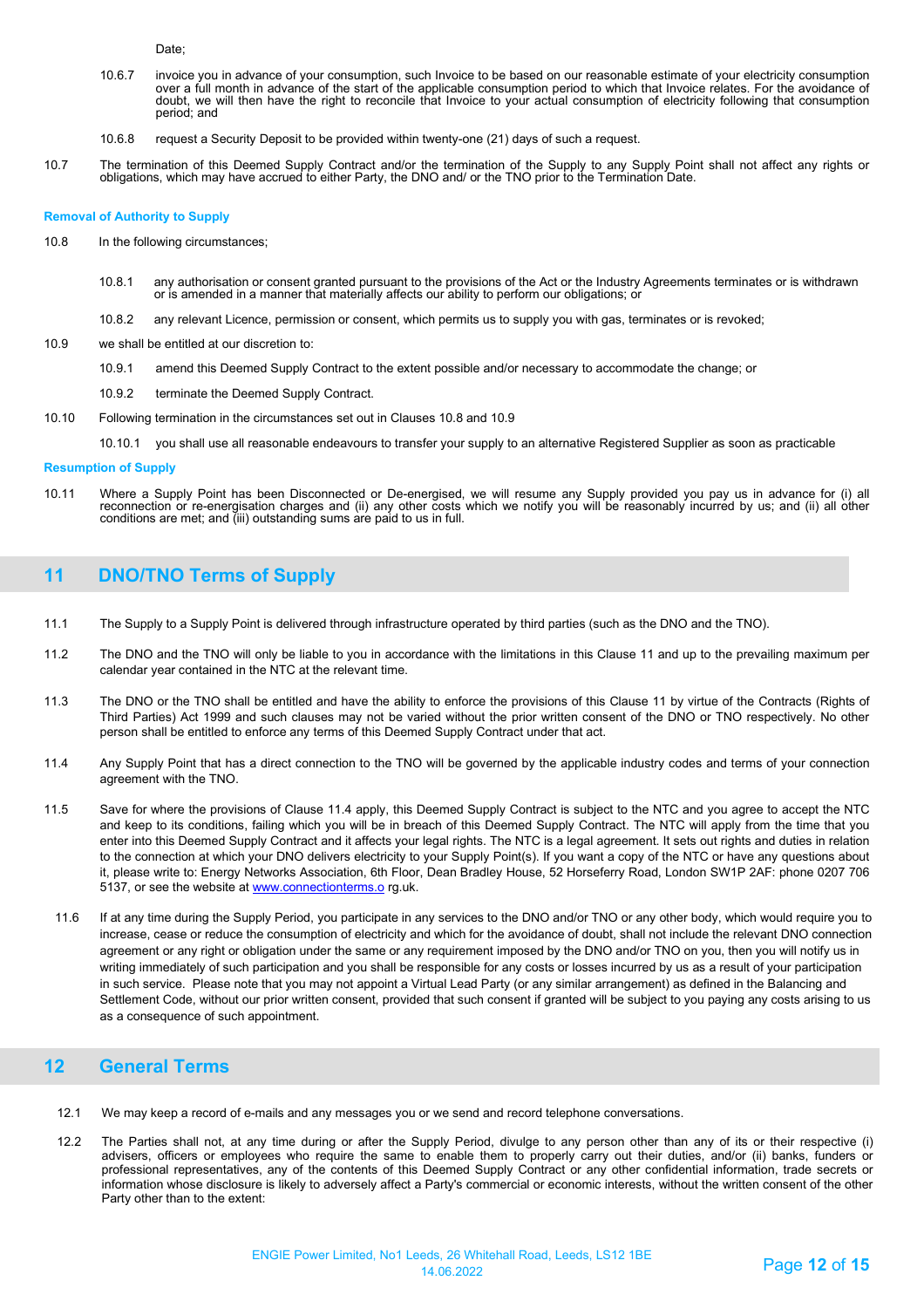- 12.2.1 required by law except where disclosure is in response to a request for information made to you under either the Freedom of Information Act 2000 (FOI) or the Environmental Information Regulations 2004 (EIR) (an **"information request"**); or
- 12.2.2 it is already in the public domain other than by reason of a breach of contract.

Notwithstanding the foregoing, where you appointed a broker to represent you pursuant to entering into this Supply Contract, you consent to us notifying such broker where (i) you are in default hereunder, (ii) we receive a request from you, or a party purporting to represent you, that there will be or has been a change of tenancy/occupancy, or (iii) the Supply Contract terminates (howsoever determined). Furthermore, if you elected to register such broker to use our customer portal, You shall be liable for all acts and omissions of such broker, and You shall be responsible at all times for the consequences of sharing and updating login details with the broker, or removal thereof.

- 12.3 If you receive an information request and your response might include disclosing any of the details of this Deemed Supply Contract or any of our information (without prejudice to Clause 12.2), you shall prior to disclosure, notify us immediately and apply all relevant exemptions permissible under the FOI or the EIR (as applicable) to resist disclosure.
- 12.4 You agree and consent to us instructing and undertaking, prior to or at any time during the Supply Period:
	- 12.4.1 searches at any licensed credit reference agency for publicly held information on your business, or in the case of you being a sole trader or a partner in an unregistered partnership, also information held on you personally; and
	- 12.4.2 searches at any fraud prevention agency for information on your business, or in the case of you being a sole trader or a partner in an unregistered partnership, also information held on you personally; and
	- 12.4.3 searches by any other third parties for the purpose of facilitating our collection of debt due from you under the terms of the Supply Contract.
- 12.5 We may at any time assign or hold on trust for any person our interest in the whole or any part of this Supply Contract including all rights; you shall not assign or hold on trust for any person the whole or any part of this Supply Contract without our prior written consent, such consent not to be unreasonably withheld or delayed.
- 12.6 Subject to the provisions of Clause 11.3, this Deemed Supply Contract does not create any right enforceable by any person who is not a Party.
- 12.7 No waiver by a Party of any default by the other shall operate or be binding unless made in writing.
- 12.8 If any provision of this Deemed Supply Contract shall be declared invalid, unenforceable or illegal it shall not prejudice or affect the remaining provisions of this Deemed Supply Contract, which shall continue in full force and effect.
- 12.9 Any notice or communication required under this Deemed Supply Contract from you to us shall be by any one or more of the following methods and shall be deemed effective as set out below and for the avoidance of doubt, you recognise and agree that contact by any other method shall render such communication invalid;-
	- 12.9.1 first class mail to "ENGIE Power Limited, No 1 Leeds, 26 Whitehall Road, Leeds, LS12 1BE" and for commercial notices marked for "Contract Management" and for Legal notices marked for the attention of "Head of Legal Services". In each case, notice is deemed effective two (2) Working Days after dispatch; or
	- 12.9.2 recorded delivery to our registered office detailed in Clause 12.9.1 above and for commercial notices, being marked for the attention of "Contract Management" and for Legal notices being marked for the attention of "Head of Legal Services". In each case, notice is deemed effective two (2) Working Days after despatch; or
	- 12.9.3 email to the following email address – [customer.service@energysupply.engie.co.uk](mailto:customer.service@energysupply.engie.co.uk)  notice is deemed effective two (2) Working Days after despatch.
- 12.10 This Deemed Supply Contract constitutes the entire agreement between both Parties. We and you hereby acknowledge and agree that this Deemed Supply Contract has not been entered into in reliance on any representation, warranty or other undertaking and neither Party has any right or remedy in relation to any such representation, warranty, or other undertaking.
- 12.11 We may amend this Deemed Supply Contract, the Terms and Conditions and the Charges at our absolute discretion from time to time by publishing the changes or revised versions on the Website.
- 12.12 The rights or remedies arising from this Deemed Supply are exhaustive, and exclude and replace all substantive (but not procedural) contractual rights or remedies expressed or implied by law.
- 12.13 This Deemed Supply Contract shall be construed and governed by the laws of England and subject to the exclusive jurisdiction of the English Courts.
- 12.14 If any Party wishes to pursue a dispute with the other then where mediation is agreed the procedures of the Centre for Dispute Resolution shall apply where arbitration is agreed, the Rules of the London Court of Arbitration shall apply.
- 12.15 We may issue a revised Deemed Supply Contract to you to the extent reasonably required to take into account any changes to the Acts, Industry Agreements or other statutory, regulatory, or common law provisions which are applicable to the electricity supply industry as a whole.
- 12.16 Any Supply Point that has a direct connection to the TNO will be governed by the applicable industry codes and terms of your connection agreement with the TNO.
- 12.17 Any Supply Point that falls within an Independent Network and any terms and definitions contained within this Deemed Supply Contract relating to such Supply Point shall be dealt with in accordance with the Industry Agreements.
- 12.18 Both Parties accept the terms of and agree that they are bound by and will comply with all relevant legislation, including the Bribery Act 2010.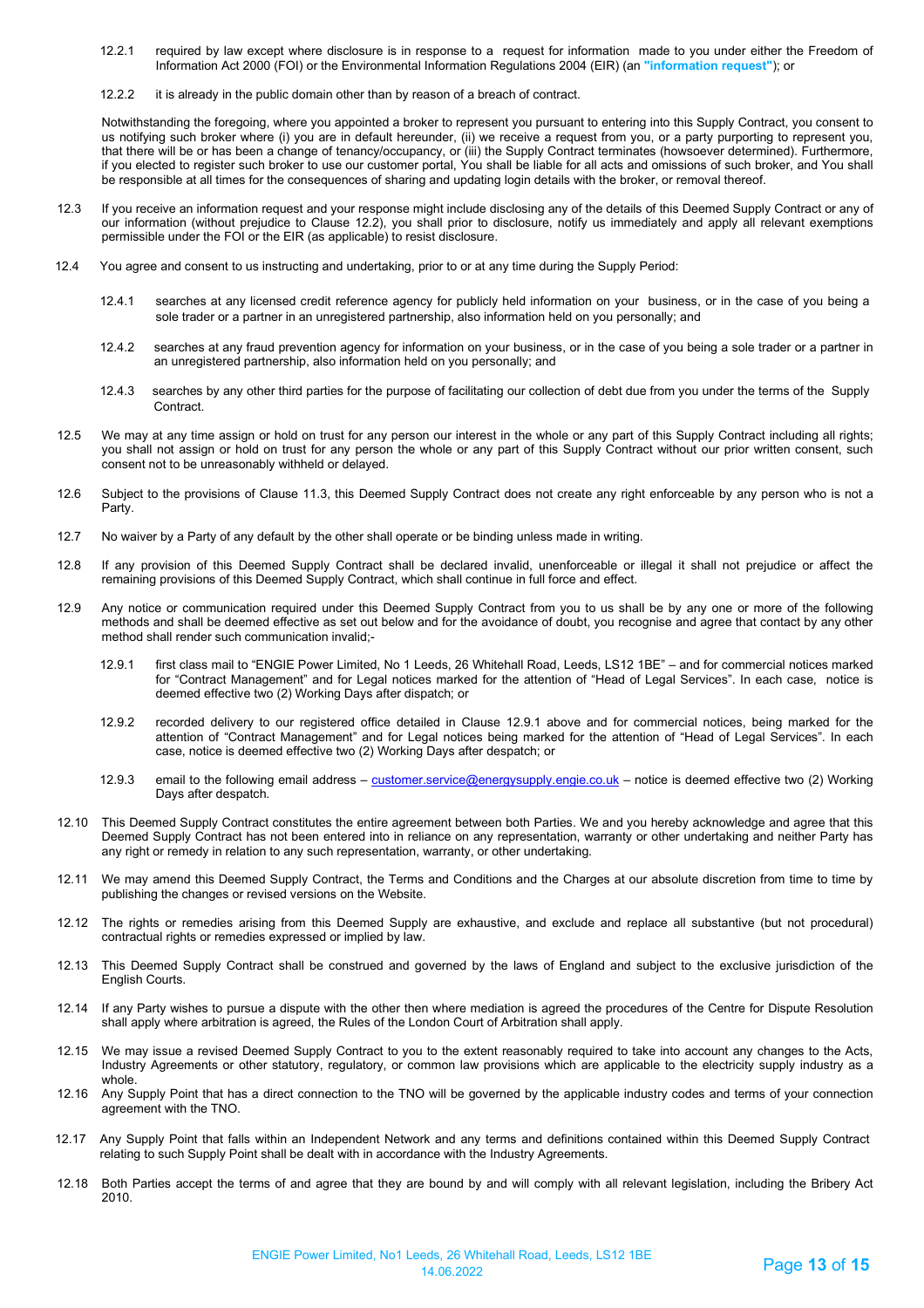- 12.19 To the extent necessary for compliance with (i) paragraph 7 of condition 12A of the Standard Conditions of the Electricity Supply Licence and (ii) paragraph 8 of condition 12A of the Standard Conditions of Gas Supply Licence in relation to implementation of Theft Risk Assessment Service (as such term is defined in Section 25 of the Distribution Connection and Use of System Agreement (ELEC) / Schedule 34 of the Supply Point Administration Agreement (GAS) ) arrangements to facilitate the prevention, detection and investigation of energy theft, we shall be obliged and entitled to retain and Process any Personal Data (as such terms are defined in the Data Protection Act 2018) we hold on you and to disclose this Personal Data to the said Theft Risk Assessment Service, if required to do so, and by your acceptance of these Terms and Conditions you consent to such retention and disclosure. You shall grant us, our Service Providers or any other relevant party, Access Rights to enable them to investigate any theft or suspected theft of electricity. Furthermore, where there has been theft, or suspected theft, of electricity, this will be charged to and recovered from you on the next Invoice based on our forecast of the estimated volume of such theft or suspected theft.
- 12.20 If due to our insolvency, a supplier of last resort is required pursuant to the Industry Agreements, we may transfer the Supply Contract (or our future rights and obligations under the Supply Contract) to any entity that has the necessary statutory authorisations, and you agree that with effect from such date of notification, you accept such entity as supplier in substitution for us.
- 12.21 The Parties acknowledge that ENGIE Power Limited is the Data Controller in respect of any personal data that you provide to us in accordance with this Supply Contract. Please refer to our Privacy Policy available at [https://www.engie.co.uk/engie-uk-personal-data-and](https://www.engie.co.uk/engie-uk-personal-data-and-cookies-policy/)[cookies-policy/](https://www.engie.co.uk/engie-uk-personal-data-and-cookies-policy/) for further details, including how to contact us and your rights. We will always handle your personal data in accordance with the Data Protection Act 2018 and any sensitive personal information will be protected using additional security controls.

# **Supplement to the Terms and Conditions – Micro-Business Terms ("Supplement") The following terms apply to Micro-Business Consumers only**

The following definitions shall apply in this Supplement:

"**Remote Access Meter**" means a Meter Point that, either on its own or with an ancillary device:

- (i) provides Consumption Data for multiple time periods and is able to provide such data for periods of less than one month;
- (ii) is able to provide us with remote access to such Consumption Data; and
- (iii) is not a Smart Metering System or part of a Smart Metering System.

**"Micro-Business Consumer"** has the meaning given to "relevant consumer" (in respect of premises other than domestic premises) in article 2(1) of The Gas and Electricity Regulated Providers (Redress Scheme) Order 2008 (S.I. 2008/2268). This defines a microbusiness as a company which has:

- (i) an annual consumption of:
	- a) electricity of not more than 100,000 kWh; or
	- b) gas of not more than 293,000 kWh; or
- (ii) one or both of the following:
	- a) fewer than 10 employees (or their full time equivalent); and
	- b) an annual turnover or annual balance sheet total not exceeding €2 million.

You will be considered as a Micro-Business Consumer if the above criteria detailed at either (i) or (ii) is met. Where we consider you to be a Micro- Business Consumer, we will treat you (and will continue to do so for the duration of any fixed term Supply Contract) in accordance with the terms of Condition 7A of both (i) the Electricity Suppliers Licence Standard Conditions; and (ii) the Gas Suppliers Standard Licence Conditions. In addition we make specific commitments to our Micro-Business Consumers under our Micro-Business Standards of Conduct which can be viewed in the Customer Area on our Website.

"**Smart Metering Equipment Technical Specification**" means the document of that title issued by Department of Energy and Climate Change from time to time;

"**Smart Metering System**" means a Meter Point which, in addition to the functionality of a traditional meter, either on its own or with ancillary devices is capable of two way communication, allowing it to transmit meter reads and receive data remotely, and meets the Smart Metering Equipment Technical Specification;

### **Principal Terms for Micro-Business Consumers**

### **Charges**

1. The Charges for the supply of gas and/or electricity (as applicable) by us to you are specified in the Supply Contract Quotation Document and Clause 6 of the Terms & Conditions. Where you are being supplied under the terms of our Deemed Supply Contract Terms and Conditions, our Deemed Contract Rates will apply and can be obtained via the Customer Area on our Website.

#### **Duration of the Supply Contract**

The Supply Contract shall run for an initial period being the time between the Start Date and the End Date specified in the Quotation Document, subject to the provisions of clause 3 of the Terms & Conditions.

3. The End Date on the Quotation Document and each anniversary thereafter shall constitute the Renewal Date. Unless you or we provide notice to end the Supply Contract on the next Renewal Date (in accordance with the timescales set out in clause 4 below), the Supply Contract will be automatically extended for a successive Renewal Period of twelve (12) months.